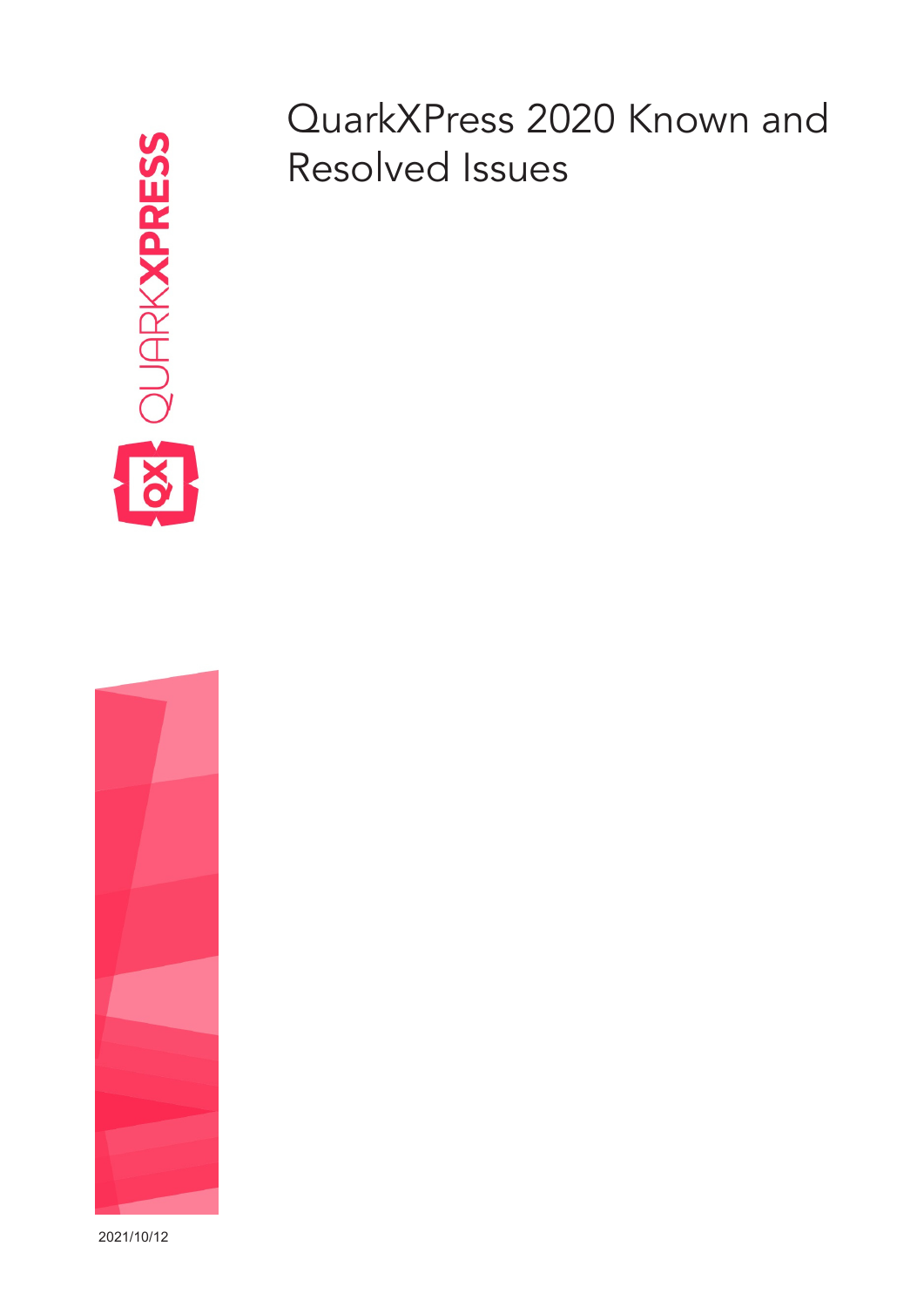#### **Contents**

| Resolved issues: QuarkXPress 2020 (v16.3.6) 1 |
|-----------------------------------------------|
|                                               |
| Resolved issues: QuarkXPress 2020 (v16.3.3) 4 |
| Resolved issues: QuarkXPress 2020 (v16.3.2) 5 |
|                                               |
|                                               |
| Resolved issues: QuarkXPress 2020 (v16.2) 11  |
| Resolved issues: QuarkXPress 2020 (v16.1) 14  |
| Resolved issues: QuarkXPress 2020 (v16.0) 18  |
|                                               |
|                                               |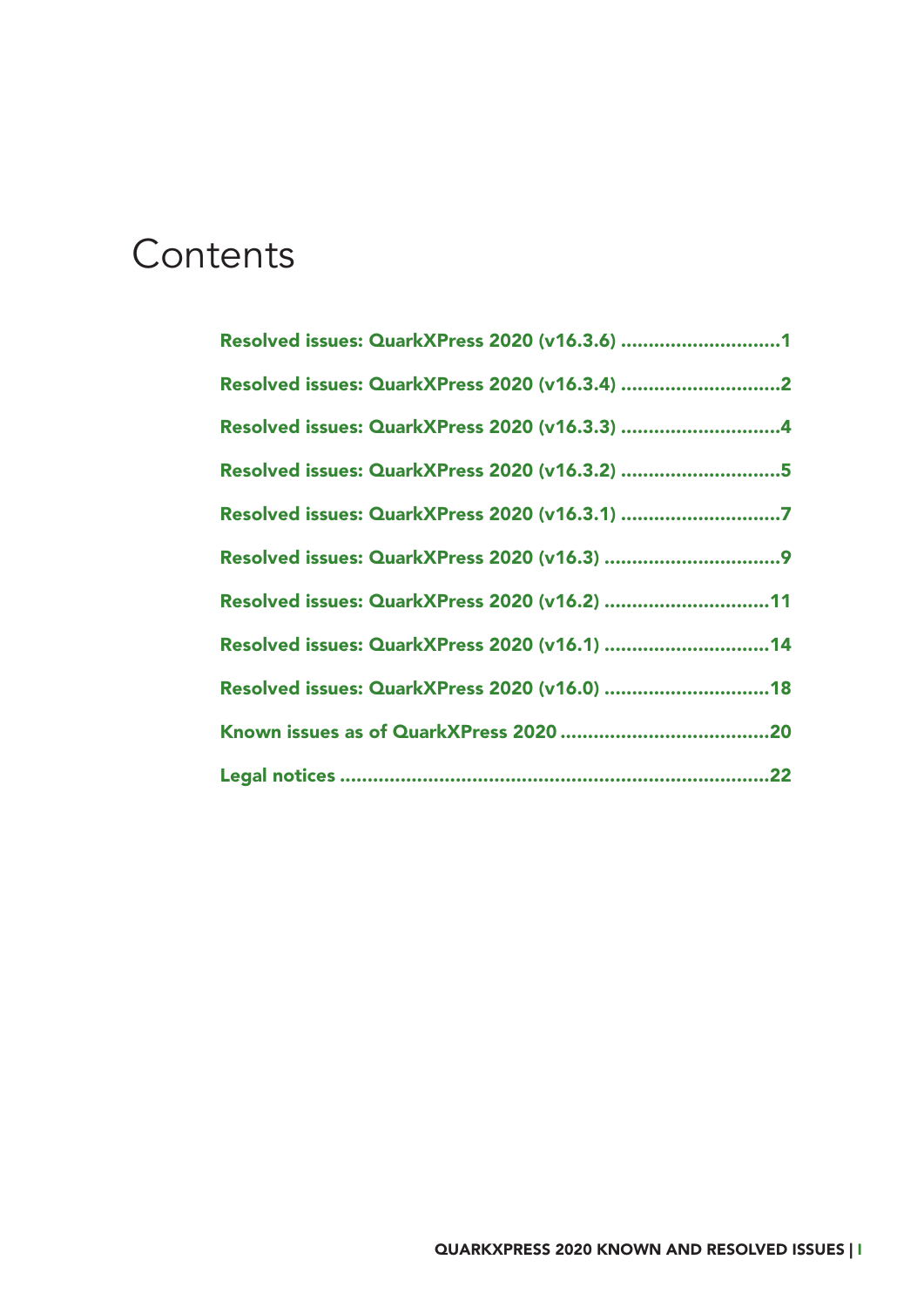# <span id="page-2-0"></span>Resolved issues: QuarkXPress 2020 (v16.3.6)

Following issue is resolved in QuarkXPress 2020 (v16.3.6).

**• RESOLVED:** QuarkXPress crashes on launching if Advantage Plan Maintenance End Date is within 60 days (221953, since v2020)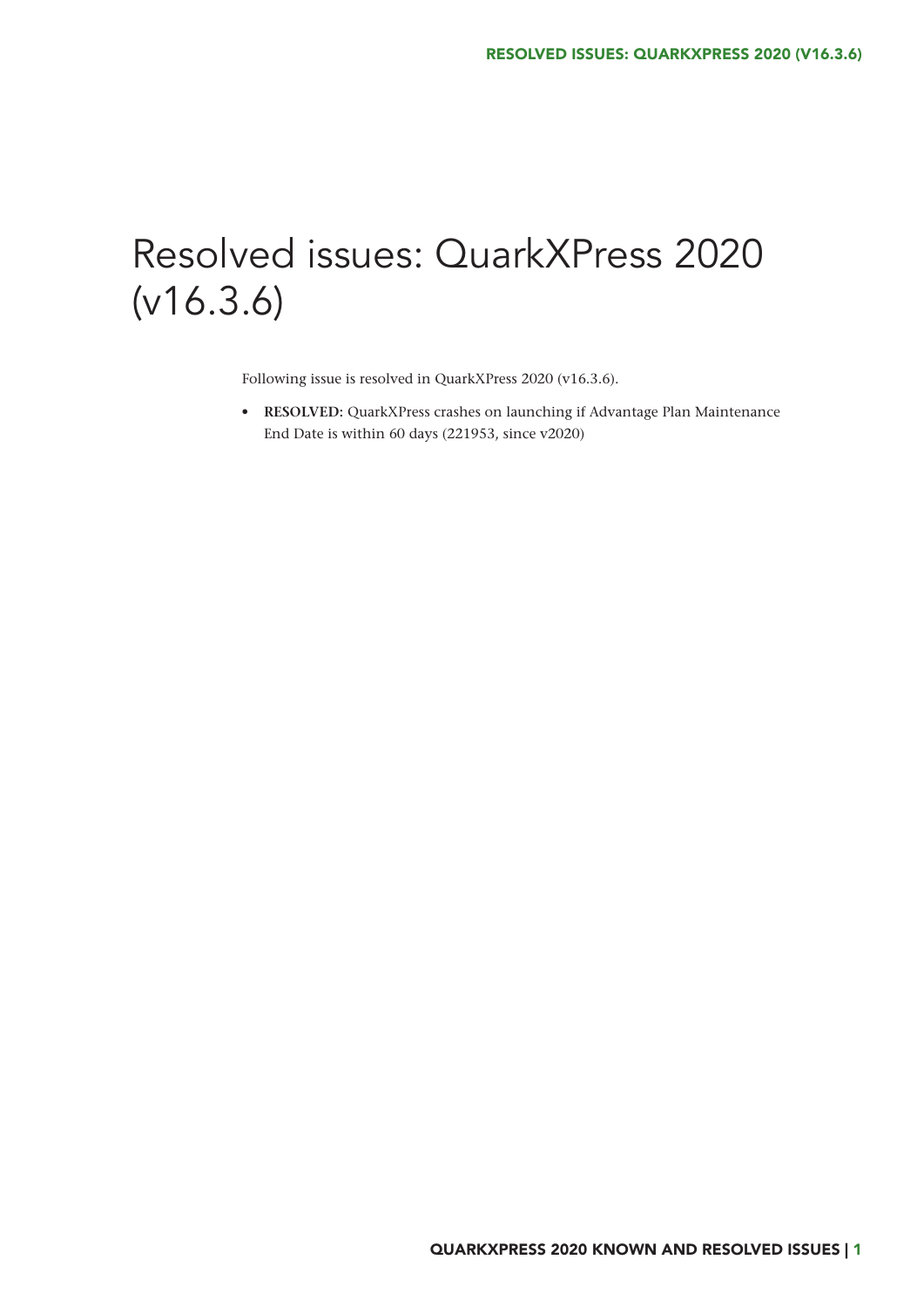## <span id="page-3-0"></span>Resolved issues: QuarkXPress 2020 (v16.3.4)

Following is a list of issues resolved in QuarkXPress 2020 (v16.3.4).

- **• RESOLVED:** Error on validating Reflow ePub (Error while parsing file: element "tr" incomplete; expected element "td" or "th") (186430, since v2019).
- **• RESOLVED:** Unit conversion in "Item Find and Change" dialog box not working (198011, since v2017).
- **• RESOLVED:** iBooks: Applied Bullet and Numbers formatting in Reflow ePub is not changed as per changed Gray or Night themes (198162, since v2018).
- **• RESOLVED:** Thumbnail is not aligned to actual video in Preview in case if box size is less than 100px (204647, since v2019).
- **• RESOLVED:** QuarkXPress Registration dialog pops up even if the user has already registered (206164, since v16.3).
- **• RESOLVED:** Incorrect alert "QuarkXPress has been damaged" is showing on launching QuarkXPress after replacing copy pasted Nalp folder (206732, since v2020).
- **• RESOLVED:** Unable to search Hindi words having a leading space at start of the word and the word ends with a syllable (207055, since v2018).
- **• RESOLVED:** (*Windows only*) Border styles & names are displaying mismatched in the border tab of the measurement palette if screen resolution is more than 125% & above (207629, since v16.3).
- **• RESOLVED:** QuarkXPress crashes on inserting header rows in non-breakable unanchored table (208686, since v2020).
- **• RESOLVED:** Type styles are not reverted on importing XPress Tags file if they are followed by same tags (209275, since v2017).
- **• RESOLVED:** Paragraph style sheet incorrectly appears overridden in specific documents; Local formatting tool tip appears blank. (210929, since v2019).
- **• RESOLVED:** (*Windows only*) Unable to search all instances of each of the applied fonts using Show First/ Show Next options in Usage dialog (210950, since v2020).
- **• RESOLVED:** (*Windows only*) Callout positioning is not automatically calced on modifying the Callout Style settings (211197, since v10x).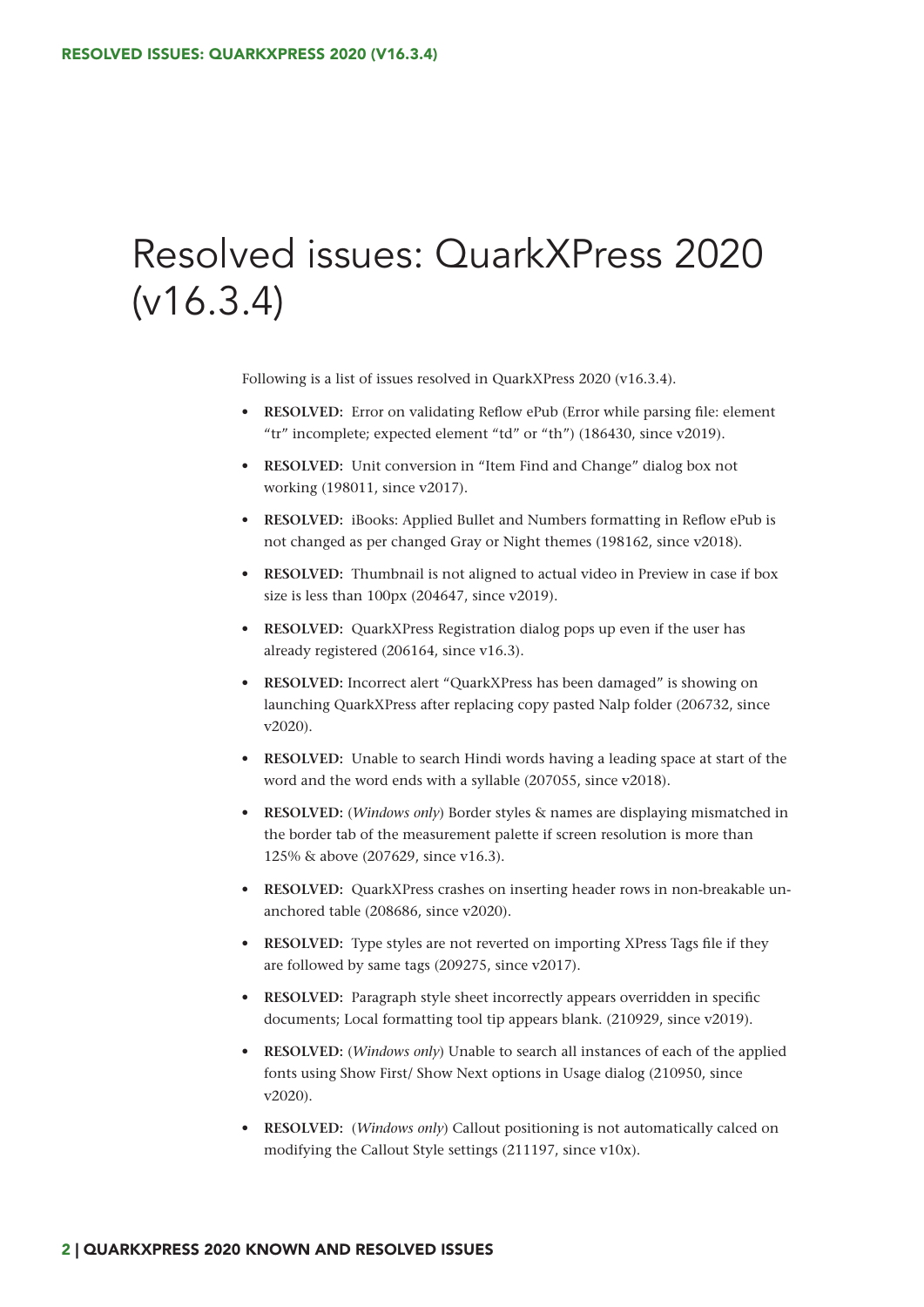- **• RESOLVED:** (*Windows only*) Style menu shortcuts are not working on UK English OS (212800, since v2020).
- **• RESOLVED:** (*Mac Catalina 10.5.7 only*) QuarkXPress crashes on replacing existing files (211669).
- **• RESOLVED:** (*Windows only*) Text and boxes are not visible after applying text angle in any box/ or if text boxes have vertical story, big black boxes are displayed on the layout (202309, since v16.2).
- **• RESOLVED:** (*Windows only*) Project gets corrupted and all objects on layout gets disappear while selecting or moving the objects when project contains text skew applied text (208721, since v2020).
- **RESOLVED:** Unable to create PDF for specific documents (font specific) (209651, since v2019).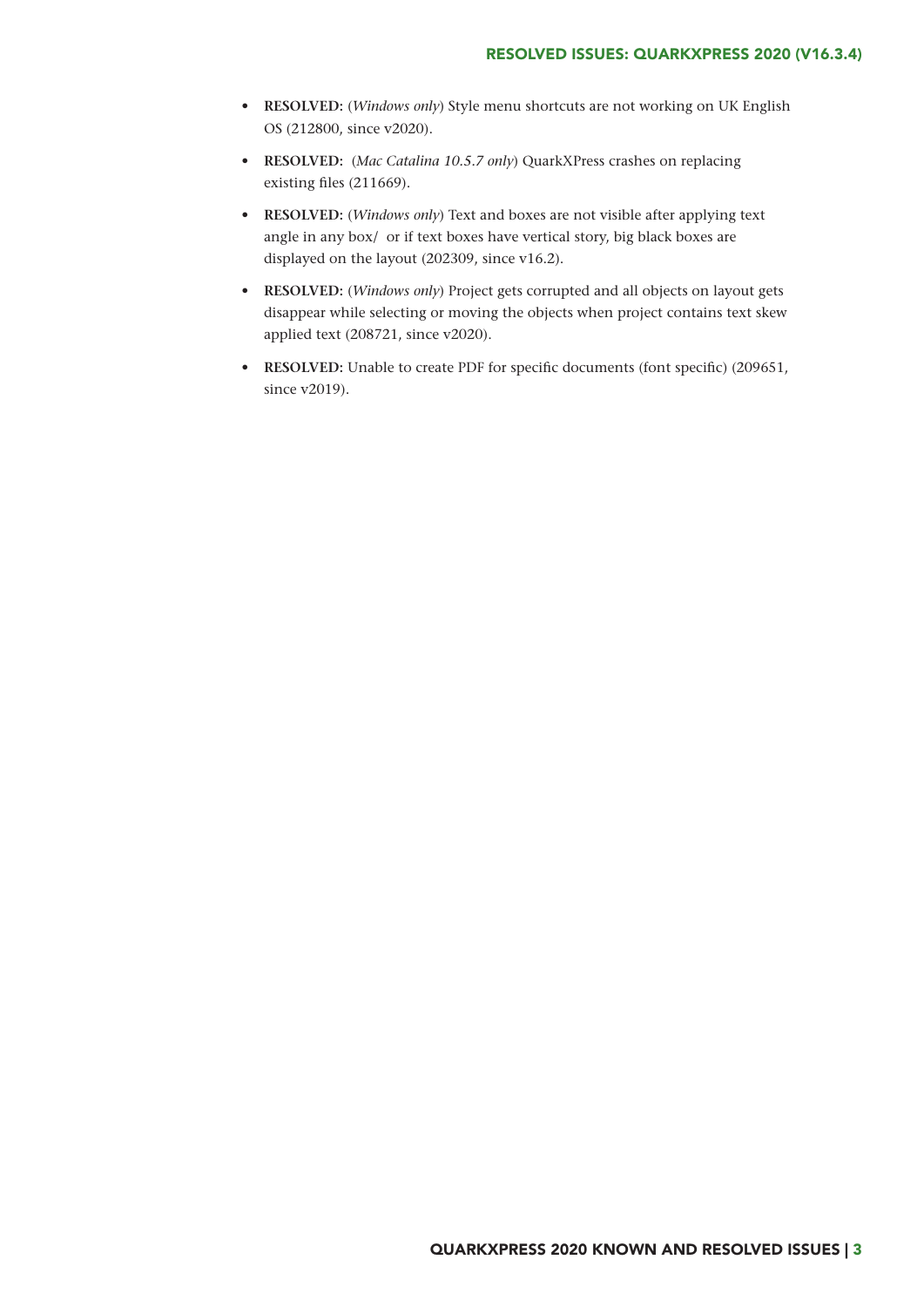## <span id="page-5-0"></span>Resolved issues: QuarkXPress 2020 (v16.3.3)

Following is a list of issues resolved in QuarkXPress 2020 (v16.3.3).

- **• RESOLVED:** Greyscale compression gets applied to 1 Bit image when None color applied to it's Picture Background color, resulting in image outputted as blurry in Native path (4668, since v7x).
- **• RESOLVED:** Taking lot of time to export as Reflow ePub for Projects with Anchors (196060, since v2019).
- **• RESOLVED:** Applied Paragraph style sheet incorrectly appears overridden and displays Space Between as an overridden attribute on copy pasting text from a project created in version prior to 2019 to a project created in version 2019 and higher (199092, since v2019).
- **• RESOLVED:** Unable to create PDF alert get displayed on outputting project having Avant Garde (199324, since v16.3.1).
- **• RESOLVED:** (*Mac only*) Unable to Create PDF alert get displayed on outputting Folio and Bauhaus TT Font family (186296, since v16.2).
- **• RESOLVED:** Incorrect font styling get applied on importing XPress Tags files having <f> and <f\$> tags and both font family and Font style gets reverted to current style sheet font family and font style if <f\$> tag is encountered (187121, since v2019).
- **• RESOLVED:** Unable to created PDF alert getting displayed on outputting a project having Helvetica Neue font family type faces. (203802, since v2020).
- **• RESOLVED:** Many other stability issues.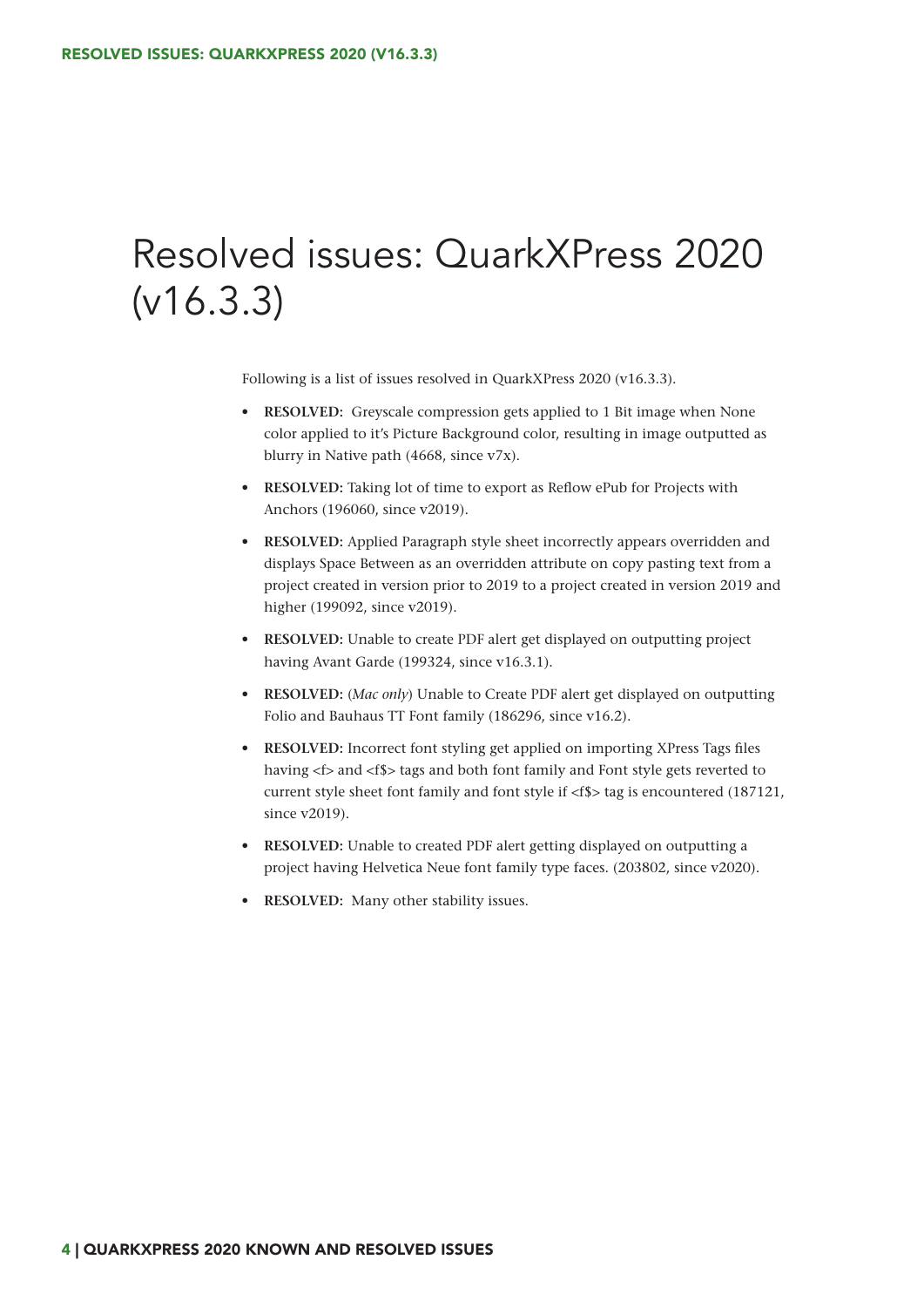# <span id="page-6-0"></span>Resolved issues: QuarkXPress 2020 (v16.3.2)

Following is a list of issues resolved in QuarkXPress 2020 (v16.3.2).

- **• RESOLVED:** Blend mode applied copy pasted/static image was showing in output without blend mode (178816, since v2017).
- **• RESOLVED:** (*Mac only*) Some fonts from Berkeley Font Family are outputting with incorrect font in Non-PS Printing. (179201, since v2017)
- **• RESOLVED:** (*Windows only*) Could not create PDF with Book palette in some specific scenarios(182472, since v2018).
- **• RESOLVED:** Drop shadow applied to picture boxes is rendering as blank in some specific scenarios (186178 since v2017).
- **• RESOLVED:** Go to Page Hyperlinks are not working on Duplicating Page and Hyperlinks are duplicated in Palette (186198, since v2017).
- **• RESOLVED:** QuarkXPress crashes if user copy/paste CZ in IDML converted QXP project. (186201, since v2017).
- **• RESOLVED:** Tabbed text is not aligned properly in case of right tabs and left tabs with negative R Char justification settings applied on opening QuarkXPress project created in version higher than 2015 (186296, since v2016).
- **• RESOLVED:** Entire text is not displayed in case if 'Include Footnotes option' is checked while importing specific customer word file (186650, since 2020).
- **• RESOLVED:** Layout page doesn't get scrolled and current page is not in view if user tries to navigate through tracked changes using the Next arrow key (186981, since v10x).
- **• RESOLVED:** No alert show when user was trying to Associate any tagged component as Callout Anchor (187118, since v2015).
- **• RESOLVED:** (*Mac only*) Callout Association line is not appearing on Layout after associating any item as Callout anchor (187121, since v2020, 16.2).
- **• RESOLVED:** Anchor Deleted from Hyperlink palette is not removed from Layout and it is still listed in New Hyperlink Dialog (188271, since v2015).
- **• RESOLVED:** Following issues noticed while modifying tables in specific customer documents (188323, since v2019).
	- Extra row depth is introduced while Inserting Table break in table.
	- Unable to re-size table rows by dragging the row height manually.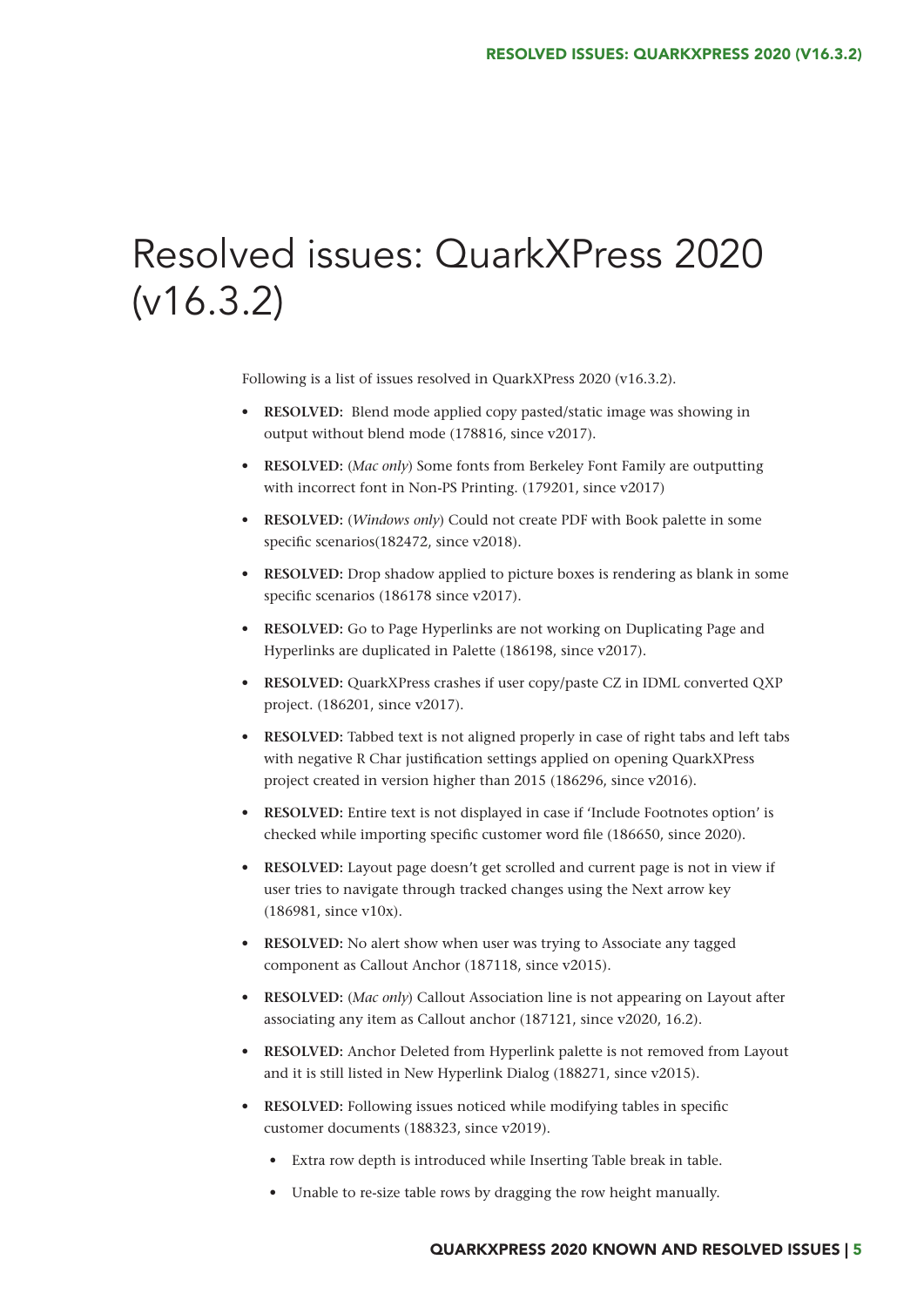- Row height value entered manually in the measurement palette doesn't honor the value.
- **• RESOLVED:** (*Mac only*) QuarkXPress crashes during file Save As on customer machine with different documents. (190052, since v2020).
- **• RESOLVED:** IDML document does not open if IDML document contains Hebrew text (196066, since v2017).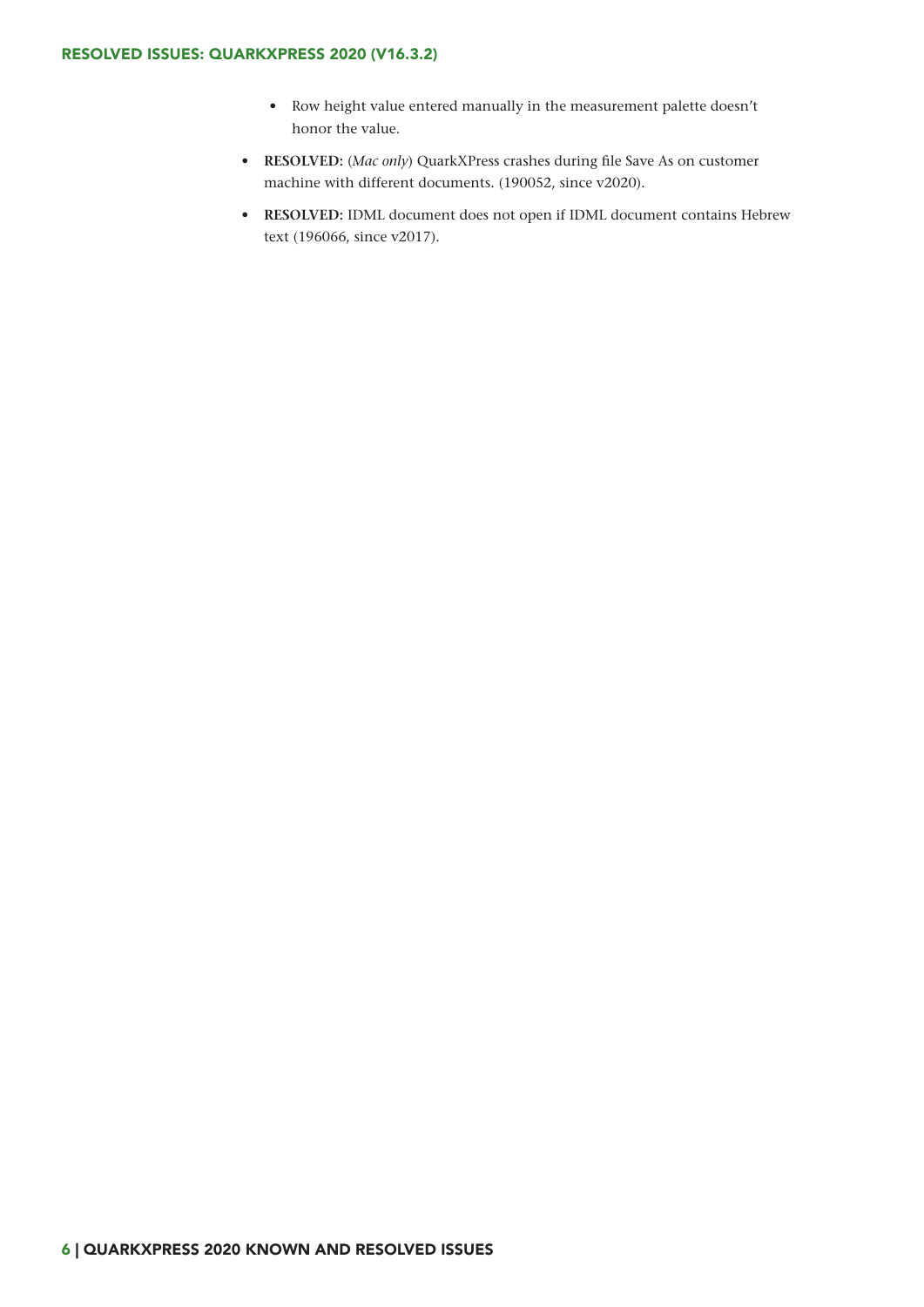# <span id="page-8-0"></span>Resolved issues: QuarkXPress 2020 (v16.3.1)

Following is a list of issues resolved in QuarkXPress 2020 (v16.3.1).

- **• RESOLVED:** Transparent areas of the images are outputting as corrupted for some PDFs (108298, since v2016).
- **• RESOLVED:** (*Mac only*) Unable to create PDF alert get displayed on outputting a project having Helvetica Narrow font (133287,since v2019 15.0.1).
- **• RESOLVED:** (*Windows only*) Very hard to make out the active layout tab In Gray and light Gray color theme/mode (141466,since v2016).
- **• RESOLVED:** Incorrect font leading behavior with True Type fonts (148316,since v2017).
- **• RESOLVED:** Some specific Jpeg images are importing and outputting as corrupted (160428, since v2017).
- **• RESOLVED:** Font information for Tagged text is not interpreted correctly and incorrect font gets applied on the text (171190, since v2018).
- **• RESOLVED:** Lines drawn at page edges gets truncated on outputting (170278, since v2018).
- **• RESOLVED:** Fonts are not sorted alphabetically in the font menu of Read From Font in Edit Grid Styles dialog and font menu of Font Name in Text Character > Edit Rule dialog (185935, since v2020).
- **• RESOLVED:** Imported PDF line/border thickness gets outputted wrongly on outing in Flatten Transparency path (173469, since v9x).
- **• RESOLVED:** "..positioned off the pasteboard" alert is showing on Duplicating Project with Anchored Table with Combined Cells(177814, since v2018).
- **• RESOLVED:** Footnote does not appear on correct page in some scenarios (178450, since v2017).
- **• RESOLVED:** Text before underscore in style sheet name is replaced with layout name on duplicating layout with Adaptive Scaling and Duplicate Style sheets options (179198,since v2015).
- **• RESOLVED:** InDesign Batch Converter UI size is not adjusted as per screen resolution (179140, since v2019).
- **• RESOLVED:** Fill color gets overlapped by white color in output for box having fill color and multiple borders (179859, since v2019 15.2).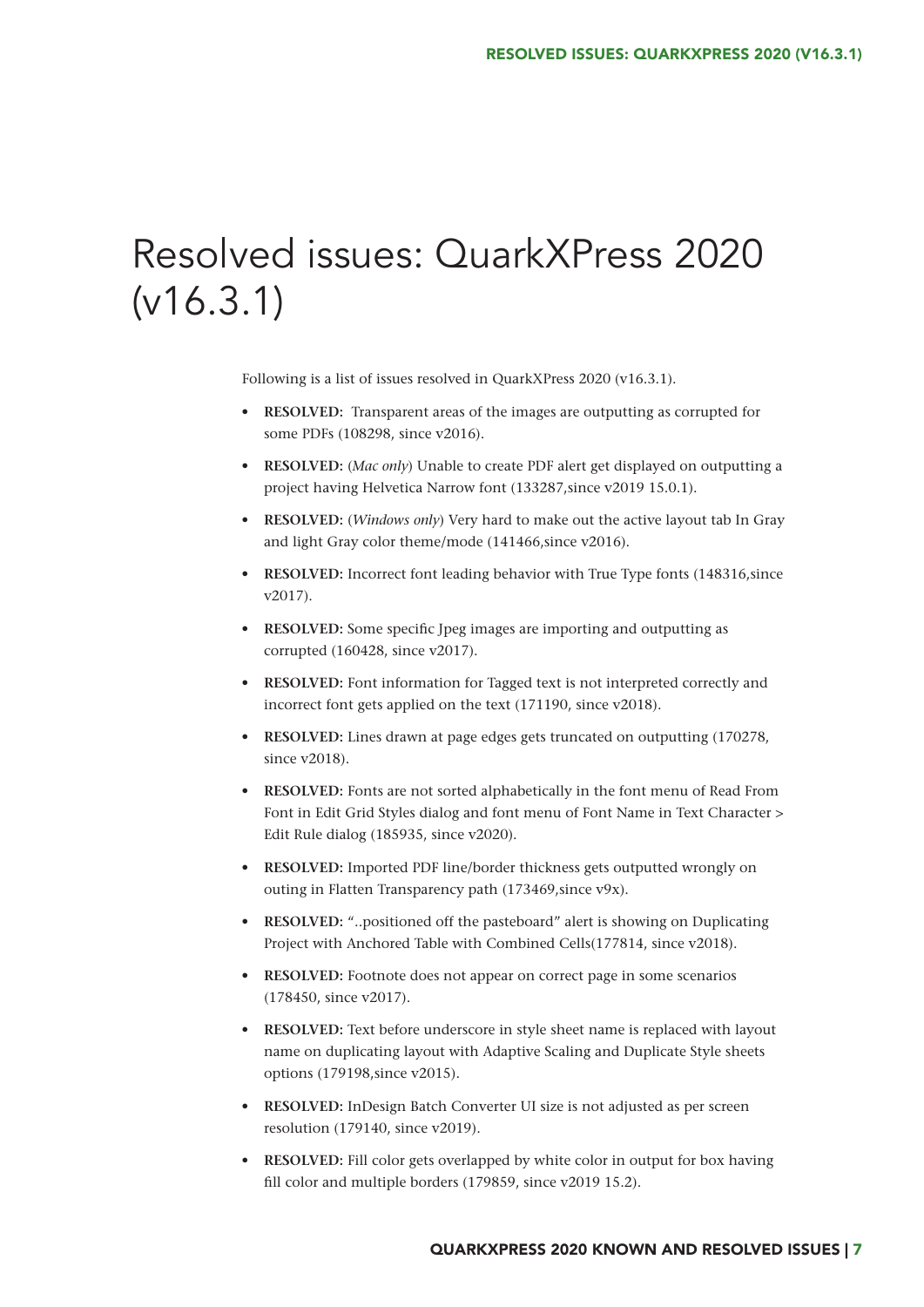- **• RESOLVED:** Images placed on unused Master pages also collected in HTML5 Output(181136, since v2015).
- **• RESOLVED:** Image imported in External CZ is not updating on layout and shown as checker box (174839, since 2020 16.1).
- **RESOLVED:** Crash while updating the missing chapters for some specific Books(182849, since v2020).
- **• RESOLVED:** Crash on launch in case if user does not have write permissions of the "QuarkXPress 2020" / QLog.cfg file(182391, since v2017).
- **• RESOLVED:** Images placed in scroll zone layouts are not showing on layout without switching focus to scroll zone layout(119535, since V 2019 15.1).
- **• RESOLVED: (***macOS Big Sur only***)** File name extension appends twice at the end of file name on doing specific actions like Save as, Save A Copy As, Export as PDF, Export as EPS etc (162763, since v2020).
- **• RESOLVED:** Text calcing issue on pressing Forward delete key or backspace key in some projects if there is a runaround item (185337, since V 2018).
- **• RESOLVED:** Word 'Mississipi' is not flagged as suspect word in US English text language (184813, since v9).
- **• RESOLVED: (***macOS Big Sur only***)** Unable to edit the text field in conditional style if a previous or subsequent rule doesn't have a text field on Edit Conditional Styles (175385, since v2020).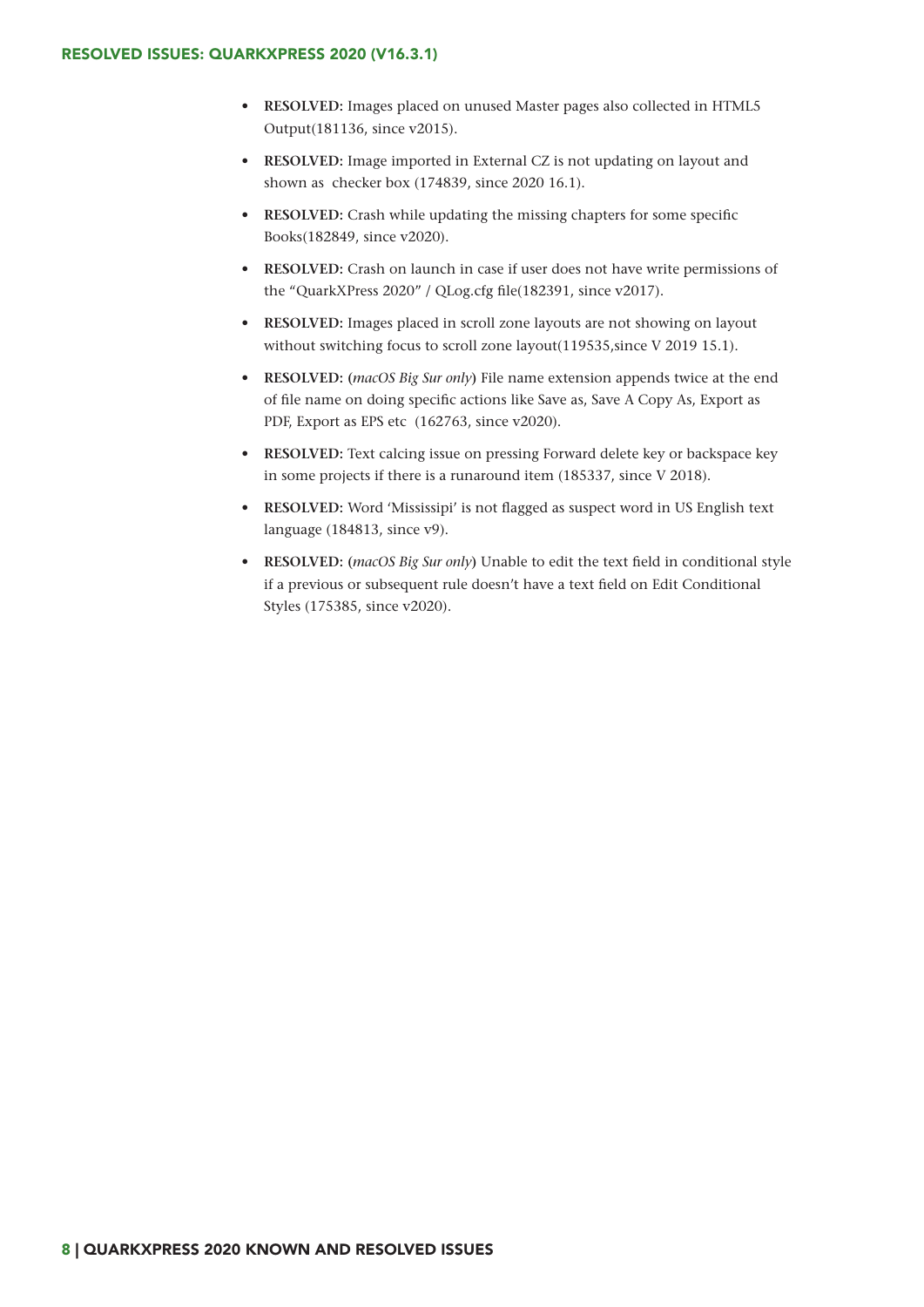## <span id="page-10-0"></span>Resolved issues: QuarkXPress 2020 (v16.3)

Following is a list of issues resolved in QuarkXPress 2020 (v16.3). Note that the following is not an exhaustive list of all fixes in this version.

- **• RESOLVED:** To provide support to save proxy settings, so that QuarkXPress product activation can work in a proxy environment where Nalpeiron fails to detect the proxy environment. (180178, since v2020 16.1)
- **• RESOLVED:** QuarkXPress does not launch if the username contains accented or diacritical characters. (183336, since v2020 16.2)
- **• RESOLVED:** Row height for all rows in a table get changed if table break is applied and continued header property is defined as First Header Row. (180029, since v2019)
- **• RESOLVED:** (Windows only): Zero opacity for None color background does not work if Opaque Text box Editing is turned on. (172187, since v2019)
- **• RESOLVED:** Unused colors get added in the color palette while importing a RTF file. (157870, since v10)
- **• RESOLVED:** A solid soft mask is applied to all the images in an exported PDF, if the PDF image cropped by a picture box or by the page, which results in preflight errors in Acrobat. (166054, v2017)
- **• RESOLVED:** On outputting a 1-Bit image with None color as PDF, it gets converted to 8-Bit. (167933, since v2015)
- **• RESOLVED:** Vertical shadow gets pasted as horizontal on copy and pasting a vertical line having drop shadow. (169701, since v8)
- **• RESOLVED:** Static images that have been copy-pasted from MS Word application gets scaled and flipped in flattened output. (102882, since v2018)
- **• RESOLVED:** CMYK colors in the vector EPS/PDF or CMYK raster images are not color managed in Grayscale 100K output setup in native output. (147558, since v2015)
- **• RESOLVED:** Text Shading having opacity applied to the text in a text box does not output in flattening mode. (4974, since v2017)
- **• RESOLVED:** 1-Bit images colorized with custom color, None color applied to picture background in QuarkXPress created PDF files is rendered as a solid color patch when Grayscale images are down sampled under compression during output. (105069, since v2018)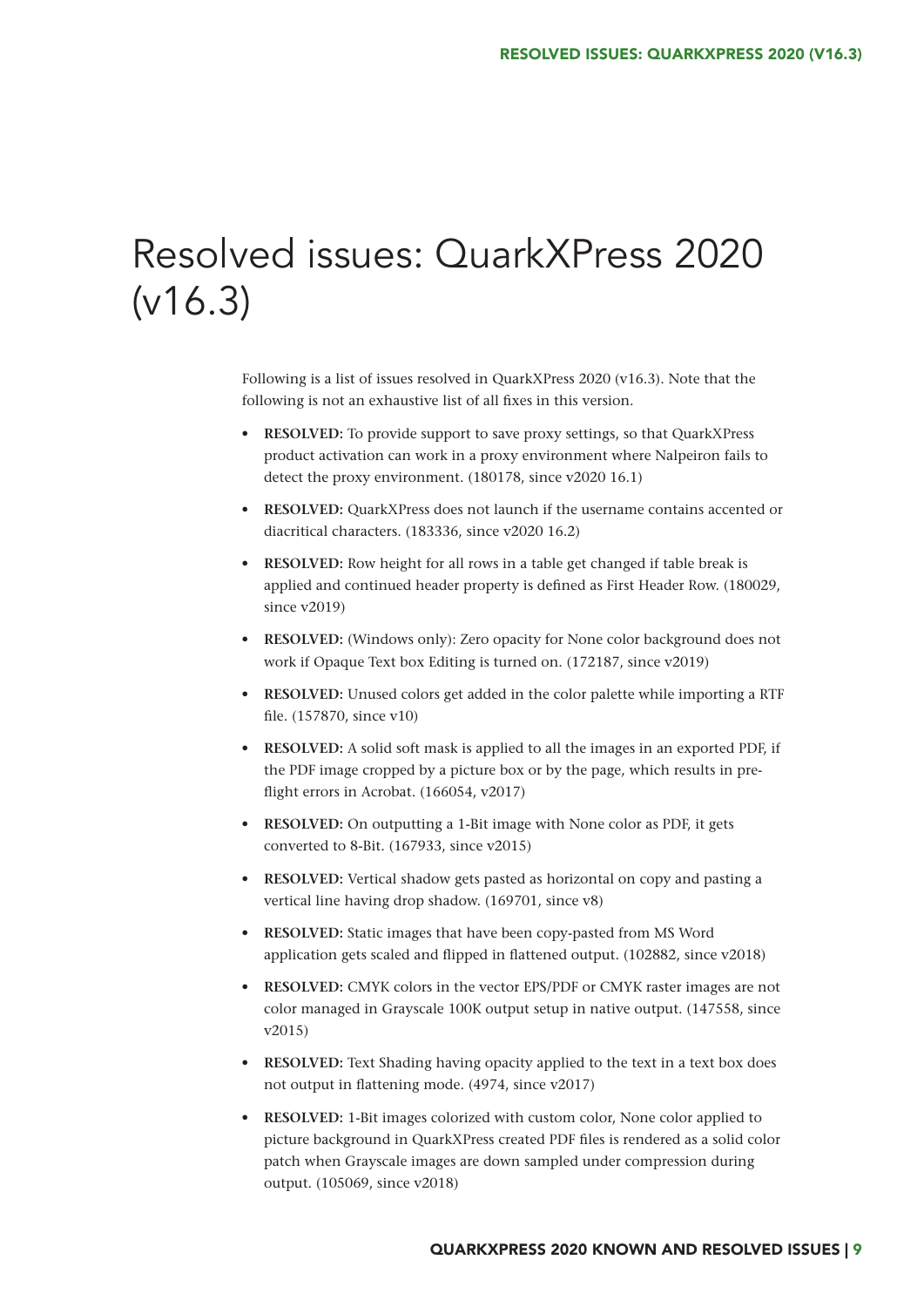- **• RESOLVED:** Incorrect Print preview is displayed for facing page projects having default spread size. (114773, since v10)
- **• RESOLVED:** Font style is not honored while importing XPress Tags files created in version 2017 or earlier. (181406, v2018)
- **• RESOLVED:** Text Shading Style having border should display bottom and top border lines for continuous paragraphs have same text shading style when text flows across columns. (160743, v2017)
- **• RESOLVED:** *(Windows only):* Unable to insert special characters and symbols by holding down AltGr key in European language IMEs/ keyboards. (158903, since v2020 16.0)
- **• RESOLVED:** Words with apostrophe are not flagged as suspect words if they are added in the auxiliary dictionary or are already in the spell check dictionary. (160192, since v9)
- **• RESOLVED:** *(Mac only):* Mouse cursor does not change to Pan tool even when the cursor is outside the Find/ Change palette while holding down the Option key if the focus is within the text field of the palette. (143092, since v10)
- **• RESOLVED:** Text reflows if a split column paragraph starts with a column break character, then on performing operations like moving the text box/ resizing the text box/ saving and reopening project, space is created between the split column paragraph and the previous paragraph. (180562, since v2017)
- **• RESOLVED:** *(Windows only):* Tile Vertically stops working after maximizing one project and selecting the second project from Windows menu. (173411, since v2019)
- **• RESOLVED:** Center aligned text in the Design Blocks are displayed as left aligned in HTML Output. (170258, since v2020 16.1)
- **• RESOLVED:** Cursor moves incorrectly in the reverse direction while typing in flipped text boxes in digital layouts. (171949, since v2017)
- **• RESOLVED:** Go to Page interactivity does not work correctly in a Fixed ePub if the interactivity is applied in any referenced layout. (163012, since v2018)
- **• RESOLVED:** Facing Pages option is disabled while duplicating a Print to Print layout, a Digital to Print layout and enabled while duplicating a Digital to Digital layout, a Print to Digital layout. (6116, since v2017)
- **• RESOLVED:** White lines appear around the image in a Reflow ePub while viewing it in iBooks application with Dark Appearance. (176403, since v2018)
- **• RESOLVED:** Layout items in a composition zone appear truncated on generating PDF output with native transparency settings. (184656, since v2020)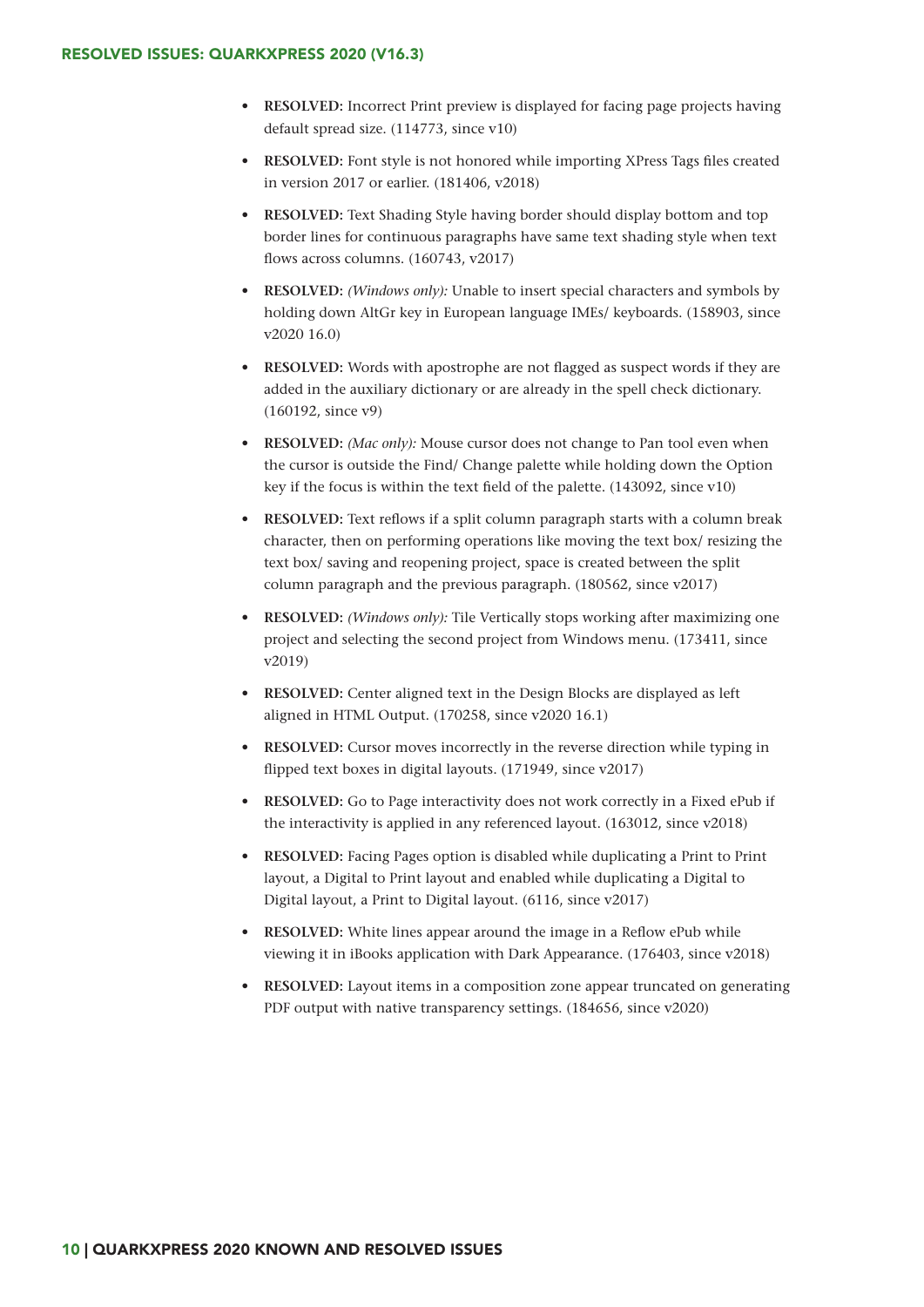## <span id="page-12-0"></span>Resolved issues: QuarkXPress 2020 (v16.2)

Following is a list of issues resolved in QuarkXPress 2020 (v16.2).

- **• RESOLVED:** Unable to drag items into the QuarkXPress library from the other drive or Desktop. (148604, v2019)
- **• RESOLVED:** On performing Check for Updates, Quark Update 2020 v16.1 is visible even for legacy QuarkXPress versions. (160968, v2020 16.1)
- **• RESOLVED:** (Windows): Bleed symmetric icon [lock / unlock] is NOT visible in light theme. (161286, v2020 16.1)
- **• RESOLVED:** Snapping continues to work with bleed guides, even if user disables Snap to guides option. (162048, v2020 16.1)
- **• RESOLVED:** Item snapping with bleed guides does not work on master pages, even if user enables Snap to Guides option. (162052, v2020 16.1)
- **• RESOLVED:** Item snapping with bleed guides does not work if the user disables Show Dynamic Guides option. (162109, v2020 16.1)
- **• RESOLVED:** QuarkXPress crashes on inserting a table row above first row having header rows with combined cells in it. (162279, v2018)
- **• RESOLVED:** (Windows only): QuarkXPress crashes while opening specific IDML documents. (160844, v2018)
- **• RESOLVED:** Anchored/ Inline tables and Bezier images causes text to overflow and QuarkXPress crashes while importing specific IDML files. (31307, v2018)
- **RESOLVED:** Data loss occurs while importing a specific IDML file. (47831, v2017)
- **• RESOLVED:** (Mac only): Library does not reopen automatically after quitting and relaunching of QuarkXPress application. (145715, v10)
- **• RESOLVED:** 'QuarkXPress is damaged' alert is displayed while launching QuarkXPress application in any other users other than the user in which the application is installed. (166622, v2020 16.1)
- **• RESOLVED:** (Mac only): QuarkCEFRenderer crashes multiple times while launching QuarkXPress application. (171557, v2020)
- **RESOLVED:** QuarkXPress crashes while opening specific document. (164953, v2020)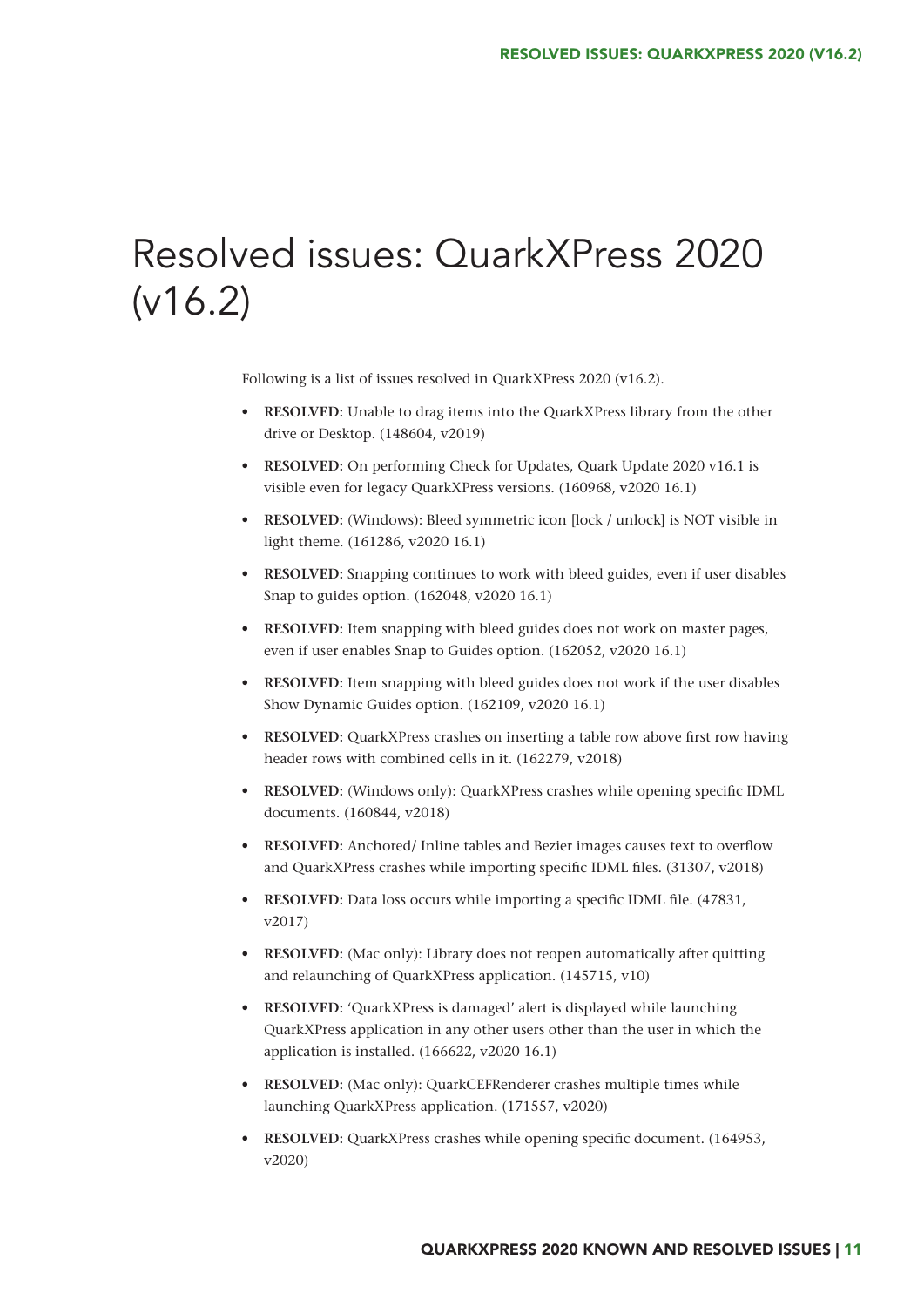- **• RESOLVED:** (Windows only): Performance delay occurs while working with Type1 Postscript fonts. (164896, v2018)
- **• RESOLVED:** Unable to generate PDF output PDF with specific project having PDF file having embedded TrueType Fonts. (157502, v2019 15.2)
- **• RESOLVED:** Unable to generate PDF output PDF with specific project having PDF file having embedded TrueType Fonts. (157504, v2019 15.2)
- **• RESOLVED:** Unable to generate PDF output PDF with specific project having PDF file having embedded TrueType Fonts. (151052, v2019 15.2)
- **• RESOLVED:** Specific PDF having 'Isolated knockout Transparency Group' objects is rendered as blank on importing in QuarkXPress. (162887, v2020 16.1)
- **• RESOLVED:** Performance delay occurs during layout operations if the project contains tab fill characters. (163261, v2019)
- **• RESOLVED:** Text gets displaced in specific PDF files having embedded Type1 fonts are incorrectly rendered and outputted PDF files having embedded Type1 fonts. (161007, v2016)
- **• RESOLVED:** Inside Bleed is not set correctly when creating a facing-page layout. (161128, v2020 16.1)
- **• RESOLVED:** Color Bar is not outputting even after enabling while outputting PDF from a Book. (161201, v2020 16.1)
- **• RESOLVED:** Text applied opacity outputs with incorrect color value in flattened output when text box color has opacity or shade. (101107, v2017)
- **• RESOLVED:** QuarkXPress crashes on importing the specific PDF file. (129430, v2017)
- **• RESOLVED:** Opacity applied to 'Rule Below' lines and text box color is outputting incorrectly in flattened output. (154098, v2017)
- **• RESOLVED:** Square parenthesis in specific Math formulas are not rendering properly on imported properly from EPS files. (157178, v2018)
- **• RESOLVED:** (Windows only): Path /stroke created with "0 x 0" width and height values and saved as EPS / PDF files in Adobe Illustrator are rendered and exported as blank in QuarkXPress. (31441, v2015)
- **• RESOLVED:** Imported PDF/AI images render in low-resolution, and even after zoom-in and zoom out the imported images continue to render in low resolution for a long time. (162049, v2020 16.1)
- **• RESOLVED:** (Mac only): Unable to determine file path using AppleScript, if files are on AFP Network volume. (168869, v2019)
- **• RESOLVED:** Unwanted space is displayed in table rows in a specific project. (164976, v2020)
- **• RESOLVED:** Runaround does not work correctly on saving and reopening a project if the text box height is set to auto. (151482, v2019 15.1)
- **• RESOLVED:** (Windows only): dmessage file gets created while running spell check; and also, while opening specific projects. (149893, v9)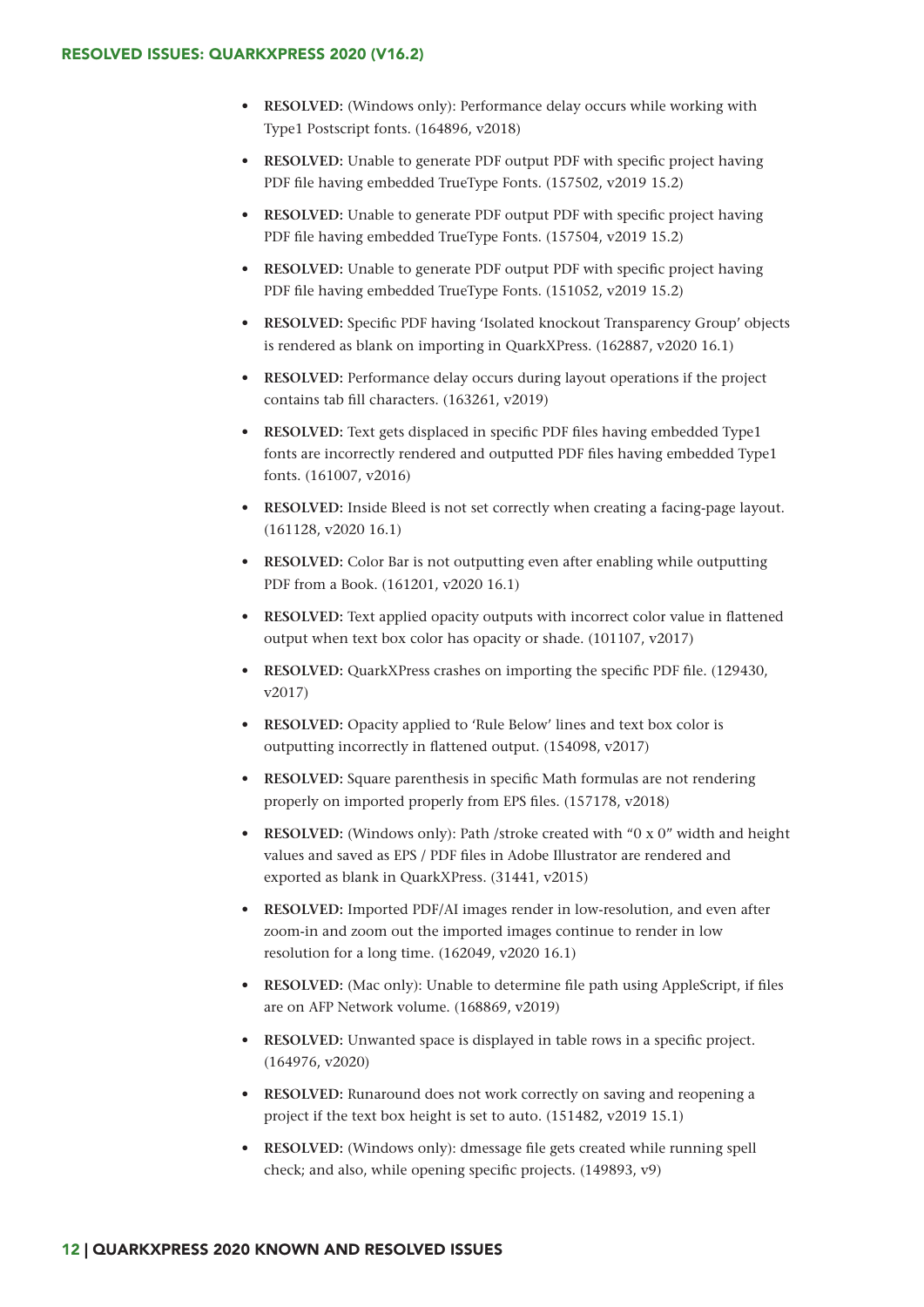- **• RESOLVED:** QuarkXPress hangs on running spell checking specific projects. (132870, v2018)
- **• RESOLVED:** Incorrect words are displayed in the proposal list for German compound words during spell check. (164407, v2019)
- **• RESOLVED:** (Mac only): Uppercase accented E character with circumflex 'Ê does not render on the layout when used in Running Header content variable. (155275, v2019)
- **• RESOLVED:** (Mac only): Font style appears blank for specific fonts in case of specific user names. (118260, v2018)
- **• RESOLVED:** (Windows only): QuarkXPress application hangs while opening specific customer projects. (165801, v2017)
- **• RESOLVED:** (Windows only): Text calcing issue on copy-pasting text from a project having document fonts to another project if local character formatting is applied and text contains Bold Italic font style. (164939, v2020 16.0)
- **• RESOLVED:** Applied style sheet appears overridden, but the local formatting tool tip displays as blank for the most text in a specific project. (165973, v2020 16.0)
- **• RESOLVED:** (Windows only): Favorite glyphs get multiplied on activating/ deactivating fonts in the Glyph palette. (163629, v2019)
- **• RESOLVED:** (Windows only): QuarkXPress crashes while working with favorite glyphs in the glyph palette. (1693029, v2018)
- **• RESOLVED:** Anchored Table in a specific project gets distorted in Reflow ePub. (159966, v2019)
- **• RESOLVED:** Auto-play applied video files do not play even if user clicks on Play icon in case Video interactivity is applied on a None Box. (146935, v2018)
- **• RESOLVED:** TTC font gets replaced with default font in HTML5 Preview on Firefox and IE browsers. (5604, v2015)
- **• RESOLVED:** Specific color Profile (eciRGB V2 ICCv4) applied images render differently in Fixed Output. (121265, v2019 15.2)
- **• RESOLVED:** (Windows Only): QuarkXPress crashes on exporting specific project as Reflow ePub. (159924, v2019)
- **• RESOLVED:** Space inserted between two words having different attributes applied appears as a double space in HTML 5 Output. (128673, v2020)
- **• RESOLVED:** Video Previews do not render on Mobile Devices for HTML5 and HTML5 Publications in Flex Layout. (142318, v2018)
- **• RESOLVED:** Bouncing effect should not be there after playing an animation. (152202, v2018)
- **• RESOLVED:** An error occurs while validating fixed ePub without including TOC: element "ol" incomplete; missing required element "li". (119501, v2018)
- **• RESOLVED:** Colors are rendered differently for exported images with specific Profiles (eciRGB V2 ICCv4 Profile) in source color setup. (121337, v2019 15.1)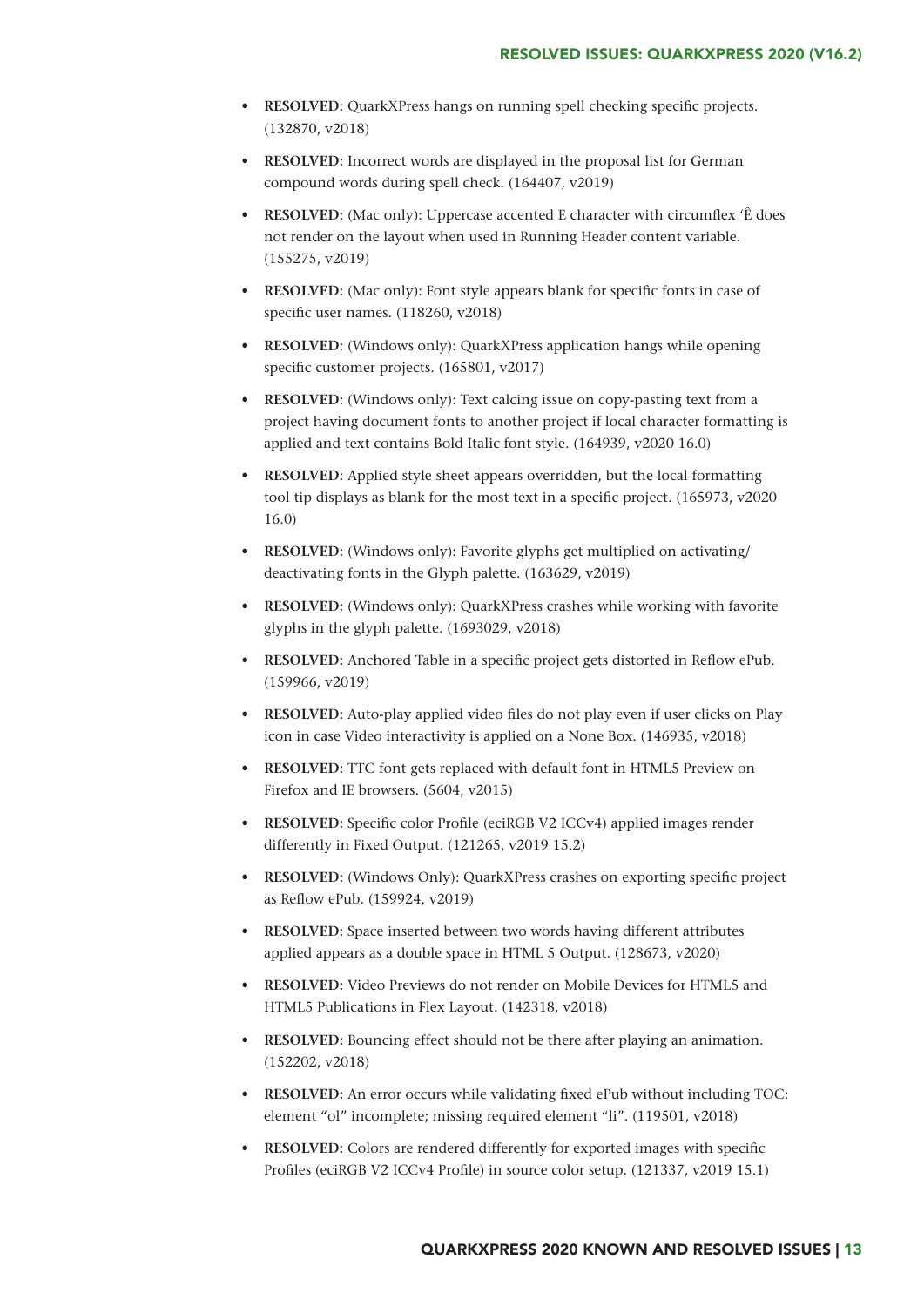# <span id="page-15-0"></span>Resolved issues: QuarkXPress 2020 (v16.1)

Following is a list of issues resolved in QuarkXPress 2020 (v16.1).

- **• RESOLVED:** To provide an option to convert all footnotes to endnotes and vice versa in QuarkXPress. (6527, v2015)
- **• RESOLVED:** To provide an option to count the number of words and characters in a text selection in QuarkXPress. (6596, v8)
- **• RESOLVED:** To provide support for Page Name and Page Title in Flex layouts in QuarkXPress. (19214, v2020)
- **• RESOLVED:** To integrate with export options to provide accessibility support for HTML5 Output. (39711, v2020 16.0)
- **• RESOLVED:** To provide numbering style formats for Greek and Russian languages in numbering style in QuarkXPress. (48947, v2019)
- **• RESOLVED:** *(Windows only):* QuarkXPress preferences get corrupted on quitting and relaunching the application if the username contains a special/ accented character. (56392, v2017)
- **• RESOLVED:** Warnings are displayed on validating Reflow ePubs created using QuarkXPress if ePubCheck version is less than 4.2. (61783, v2019)
- **• RESOLVED:** To provide an option to hide Tab ruler in QuarkXPress. (86897, v2019)
- **• RESOLVED:** To allow rollover on mouse hover in QuarkXPress. (90014, v2020 16.0)
- **• RESOLVED:** To provide an application-level preference for defining paste behavior while pasting content from external applications. (104000, v2019 15.1)
- **• RESOLVED:** Some glyphs are output as junk if the layout contains specific PDF files having referenced fonts. (107372, v2018)
- **• RESOLVED:** To provide the following OpenType features: Historical Ligatures, Alternative Fractions, Petite capitals in QuarkXPress (109895, v2019)
- **• RESOLVED:** Project containing MS Word created PDF file having referenced umlaut characters does not output correctly with native transparency settings. (110772, v2018)
- **• RESOLVED:** The text cursor should be displayed a little thicker. (116562, v2019)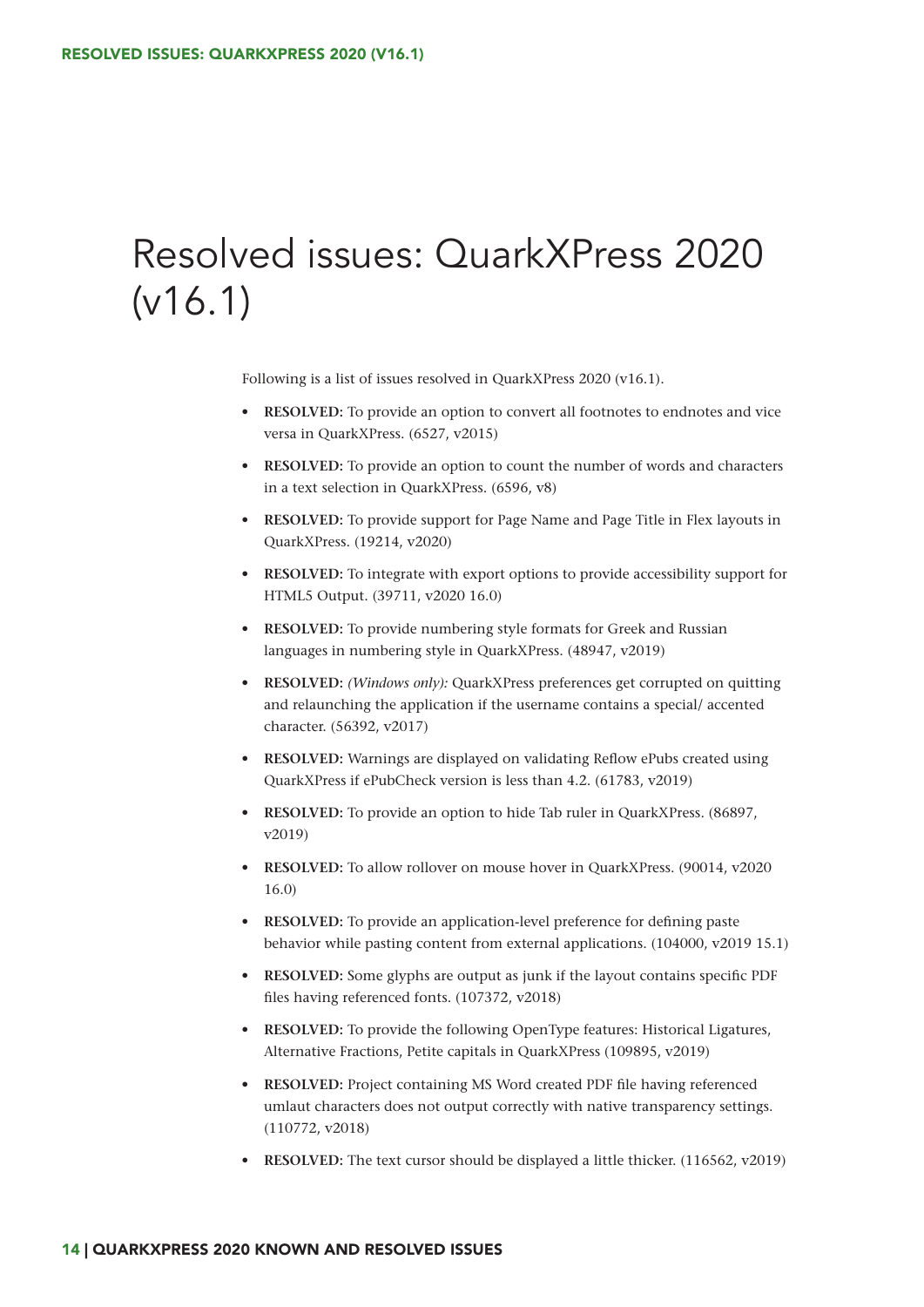- **• RESOLVED:** The last character of the inserted text gets omitted in the Redline tooltip for a text deletion if the text deletion contains a text deletion and text insertion. (117207, v2018)
- **• RESOLVED:** Cyan color background is output as blank if the layout contains specific InDesign created transparent PDF files. (121659, v2017)
- **• RESOLVED:** *(Windows only):* Many of the Creative Cloud fonts are displayed very thick in QuarkXPress. (121760, v2019)
- **• RESOLVED:** Specific PDF files having embedded TTF CID font are not imported and outputted correctly. (125650, v2015)
- **• RESOLVED:** Full Screen Only videos are not honored during Loop. (135197, v2018)
- **• RESOLVED:** The user should be able to resize Edit List dialog. (136718, v2020 16.0)
- **• RESOLVED:** The minimum distance between bullet/ number and text is ignored if the alignment in the bullet/ numbering style is set as right. (137459, v9)
- **• RESOLVED:** YouTube label is shown while playing the video even if the user sets modestbranding=1 parameter. (137579, v2018)
- **• RESOLVED:** Collect for Output should be able to collect the fonts used in the unused master pages, and the fonts applied in the unused style sheets. (137774, v2020 16.0)
- **• RESOLVED:** Interactivity is not displayed if the user embeds a HTML5 Publication into a website with an iframe. (138303, v2019)
- **• RESOLVED:** QuarkXPress crashes on generating PDF if the layout contains specific PDF files having math equations of Type1 (CID) font type. (139829, v2018)
- **• RESOLVED:** *(Safari browser only):* HTML5 Publication page exported from a Flex layout freezes while scrolling on an iPhone. (140137, v2019)
- **• RESOLVED:** Automatic page number characters are not displayed in Digital output if the box containing that character is placed on top of a linked text box. (140248, v2019)
- **• RESOLVED:** Some glyphs are not rendered on importing specific PDF files having the embedded Type 1 CID font. (140462, v10)
- **• RESOLVED:** The numbering does not restart for lower levels after the defined style sheet if Restart Numbering After is set as that style sheet. (141155, v2020 16.0)
- **• RESOLVED:** *(Mac only):* Rule Below is lost while importing IDML files in QuarkXPress. (142226, v2018)
- **• RESOLVED:** *(Mac only):* QuarkXPress crashes while removing the last formatting rule and clicking on a table grid line. (142386, v2019)
- **• RESOLVED:** Drop shadow applied to Clipping applied images or transparent images having shapes does not retain its original shadow shape on copy-pasting. (143429, v2019 15.2)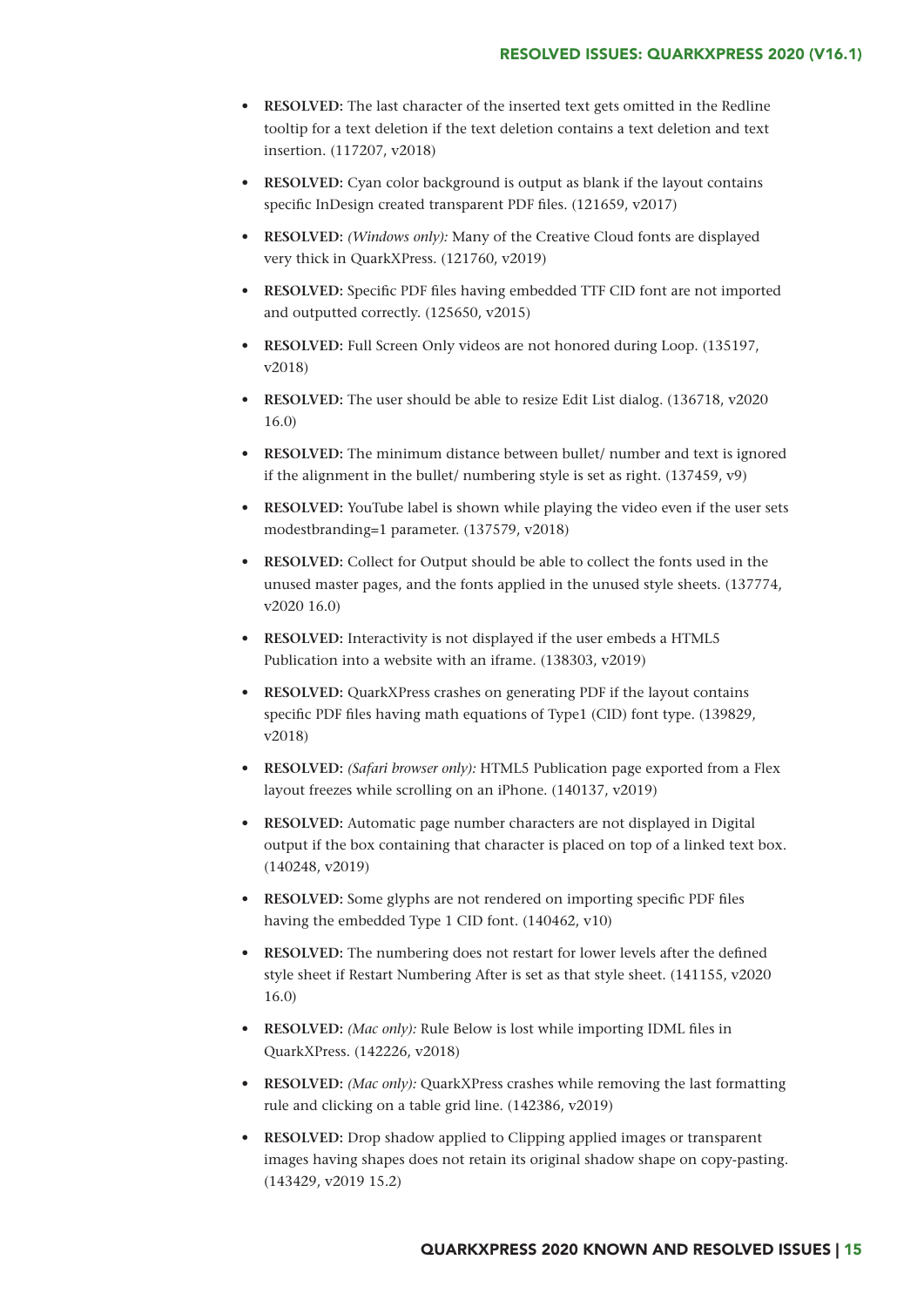- **• RESOLVED:** *(Mac only):* Show Thumbnail Window incorrectly gets invoked on pressing any dead key on the keyboard if no shortcut is assigned for it. (143532, v2019)
- **• RESOLVED:** PDF does not get created from a book if the project/PDF name contains accented characters. (145447, v2020)
- **• RESOLVED:** PDF is incorrectly generated with Flattened Transparency instead of Native Transparency while outputting specific book files using Default PDF Output Style. (147079, v2019)
- **RESOLVED:** QuarkXPress crashes while opening specific projects. (147424, v2019)
- **• RESOLVED:** To provide custom HTML interactivity support for Digital Fixed Layouts. (149417, v2020)
- **• RESOLVED:** To provide animated GIF support in Digital Layouts. (149420, v2020)
- **• RESOLVED:** *(Mac only):* QuarkXPress crashes while initializing palettes on application launch on specific machines. (149439, v2020 16.0)
- **• RESOLVED:** Text runaround does not work correctly if one or more columns of the multi-column text box are completely overlapped by a runaround item. (149854, v2020 16.0)
- **• RESOLVED:** Shade applied to box color renders as a darker shade after drawing a line with specific projects. (149866, v2018)
- **• RESOLVED:** On opening a Reflow ePub on Kindle Previewer, all lines in a paragraph are displayed on a single page, due to which blank spaces are displayed on the pages. (150506, v2019)
- **• RESOLVED:** *(Mac App Store only):* While outputting text in TTC fonts and dfonts, glyphs do not download in the PostScript, due to which they render in Courier font. (151898, since v2020 16.0.1)
- **• RESOLVED:** *(Windows only):* Keyboard equivalents in the style sheets are lost on opening specific Mac created projects on Windows; the user is unable to type some numbers thereafter. (155500, v2016)
- **• RESOLVED:** Fonts that are partially present in system fonts become missing after resolving the remaining missing fonts of the same family from the userspecified fonts folder. (140307, v2020 16.0)
- **RESOLVED:** (Mac only): Screen fonts are not collected for Type1 fonts while performing Collect for Output. (142249, v2020 16.0)
- **• RESOLVED:** Validation occurs only for the first master when enlarging a layout having variable pages. (136267, v2020 16.0)
- **• RESOLVED:** *(Windows Only)*: Interactive Objects list is not updated on adding design block with some interactivity. (139084, v2020 16.0)
- **• RESOLVED:** The user can drag and drop the page to the left or right side of the spine on a new spread even it exceeds the maximum spread width when the project is in thumbnail view mode. (139650, v2020 16.0)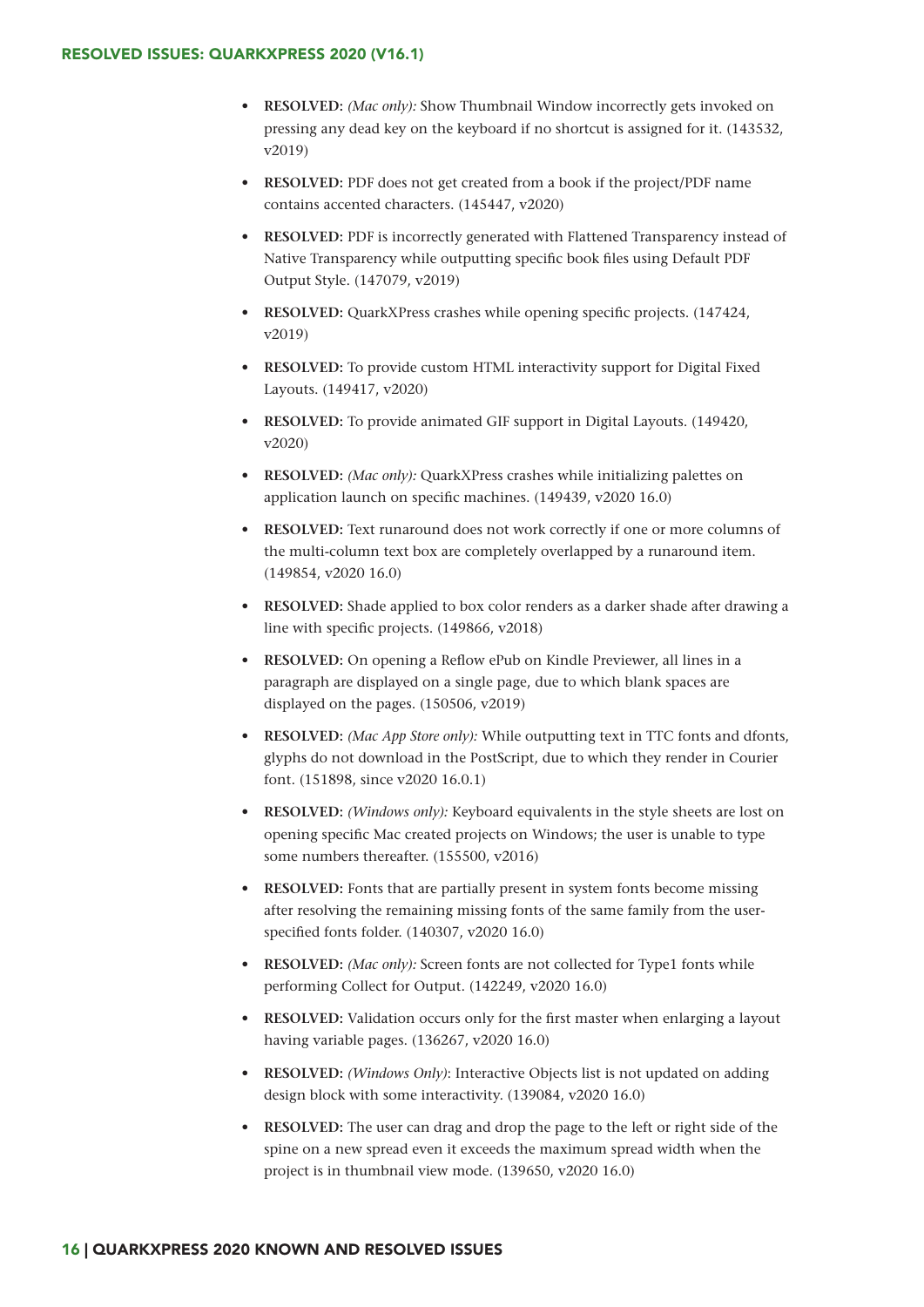- **• RESOLVED:** The user can move the page using thumbnail drag and drop even if the spread width exceeds the maximum spread width. (140041, v2020 16.0)
- **• RESOLVED:** On moving or deleting the pages in a project having wider pages, the spread box space is not calculated properly. (140096, v2020 16.0)
- **• RESOLVED:** The user is unable to move Page #3 to the right side of the spine in a Thumbnail View when Pages #2 and #3 are on the left side of the spine. (140490, v2020 16.0)
- **RESOLVED:** Items on a variable page are displayed on the pasteboard on reducing the page size through Layout Properties dialog. (141153, v2020 16.0)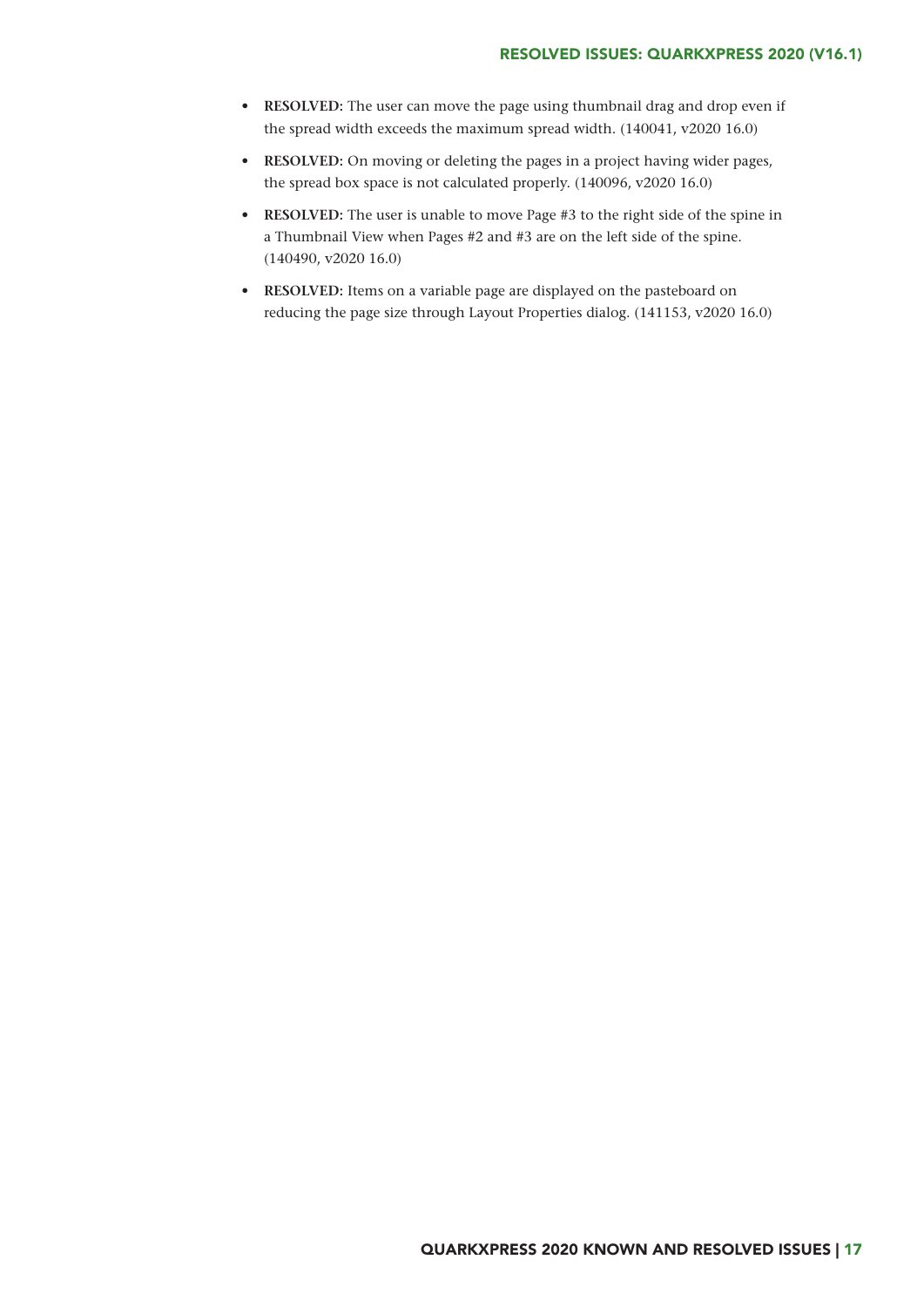## <span id="page-19-0"></span>Resolved issues: QuarkXPress 2020 (v16.0)

Following is a list of issues resolved in QuarkXPress 2020 (v16.0). Note that the following is not an exhaustive list of all fixes in this version.

- **• RESOLVED:** List items in Shared Content Palette should be sorted in alphabetical order. (4730, since v2015)
- **• RESOLVED:** Unable to play YouTube/Vimeo Videos in the Fixed ePubs. (5462, since v2015)
- **• RESOLVED:** *(Windows only)*: Minimized projects get hidden behind the measurement palette. (6316, since v2015)
- **• RESOLVED:** *(Windows only)*: The name and icon of the project are not displayed properly in the title bar of a minimized project. (27951, since v2016)
- **• RESOLVED:** *(Mac only)*: An error pops up on running the Apple script while getting Character Styles and it is unable to read out Style with Text. (34914, since v2016)
- **• RESOLVED:** Should be able to specify the indent level for selected Outline numbering style in the paragraph style sheet and be able to restart numbering after a defined level or style. (52166, since v9)
- **• RESOLVED:** Source paragraph style formatting is lost and it reverts to Normal style, on the copy-pasting text in table cell if AutoFit Row is checked, or on resizing linked cells, adding or removing rows, etc. (86679, since v2019)
- **• RESOLVED:** Frame and grid corners are not drawn correctly on applying a different border to the merged cells in a row. (87955, since v 2019)
- **• RESOLVED:** A small line is visible in a QuarkXPress outputted PDF having heterogeneous borders while viewing in the PDF Element app. (100554, since v2019)
- **• RESOLVED:** The dotted frame applied to the Bezier curve is not drawn properly. (101915, since v9)
- **• RESOLVED:** *(Windows only)*: Shortcut for Indent Here does not work in the Italian language. (104607**,** since v2018)
- **• RESOLVED:** PDF export fails if the installed font folder count exceeds 1400. (109554, since v2018)
- **• RESOLVED:** PostScript Error is displayed for specific PDFs during PDF output with native transparency setting. (117162, since v2019 - 15.0.1)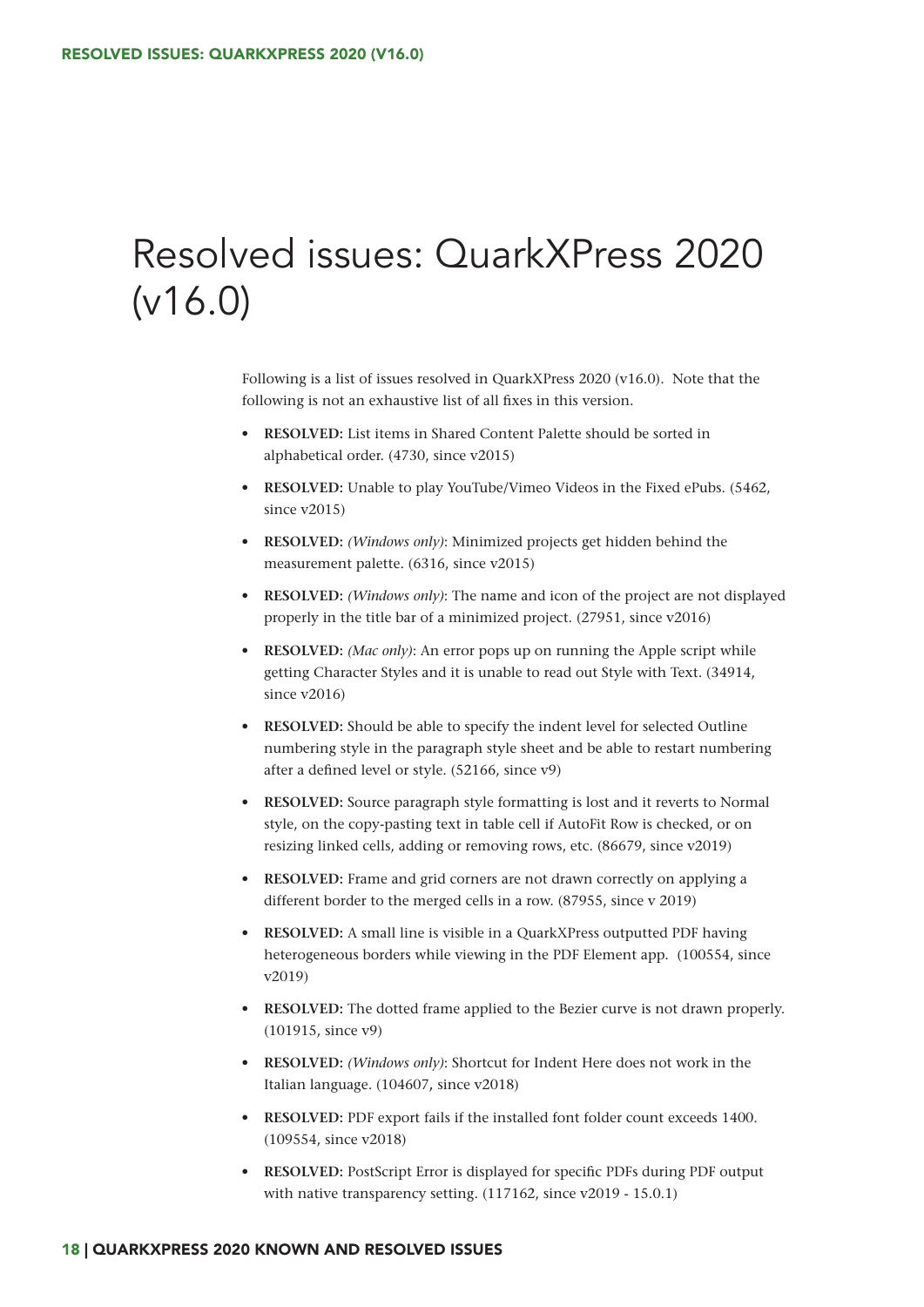- **• RESOLVED:** Spaces are not displayed words in Reflow ePub if a different attribute is applied to the space character. (118003, since v2017)
- **• RESOLVED:** Unable to convert mouse pointer into a hand shape navigation tool if 'Open file' or 'Show Pop Up action is defined for Button interactivity. (120627, since v2017)
- **• RESOLVED:** Hyperlink gets applied to the entire page on outputting projects having the hyperlinks with underscore or hyphen characters. (126664, since v2018)
- **• RESOLVED:** The word next to the hyperlink placed in a Flex Layout jumps to a new line on exporting as an HTML5 Publication. (127969, since v2019)
- **• RESOLVED:** Allow minimum font size to be 1 pt. in QuarkXPress. (128628, since v4)
- **• RESOLVED:** *(Mac only)*: QuarkXPress crashes during text hyphenation after copying pasting long text string in Italian text language. (134212, since v2018)
- **• RESOLVED:** Height of Table row becomes smaller after the deletion of composite tables. (137905, since v2019)
- **• RESOLVED:** QuarkXPress application hangs on restarting numbering from 0 if applied numbering style has any of the two numbering formats:  $\dot{\tau}, \dot{\tau}, \dot{\tau}, \dot{\xi}$  and \*,\*\*,\*\*\*,\*\*\*\*, (139569, since v2016)
- **• RESOLVED**: *(Windows only):* .PFM fonts are not collected for Type1 fonts while performing Collect for Output. (120537, since v2018)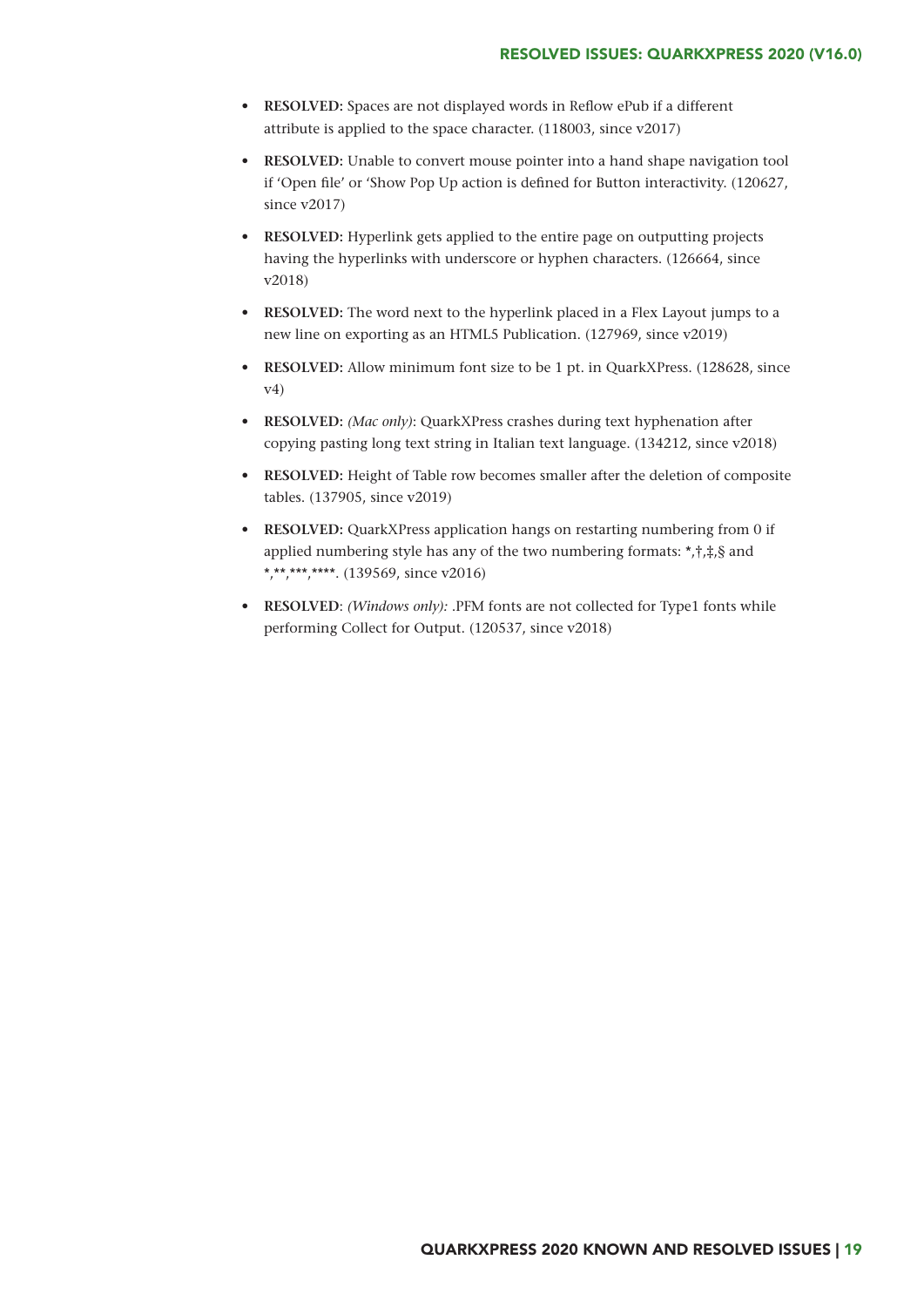## Known issues as of QuarkXPress 2020

Following is a list of known issues in QuarkXPress 2020.

- Performance issues with Flex page Builder Palette first time after launching the application. (135599)
- QuarkXPress application crashes on the re-applying master page in a Flex Layout. (136064)
- Tables having Grids with 0% opacity are outputted incorrectly. (140460)
- The same shortcut keys are assigned to two commands due to which one of them does not work. (133671)
- The progress bar is not displayed on duplicating pages in a heavy document. (126779)
- Custom page dimensions are reset to default on removing their respective master page. (130276)
- Page/content shift to the left side in a Non-PS output while printing variable pages with page flip and fit in print area settings. (138271)
- Page insertion/duplication does not work when the spread width is wider or the number of pages is more. (141036)
- Pages get overlapped and the gap gets created on inserting the pages in nonrippling cases. (141081)
- Be able to load Fonts from the application font folder using an alias/symbolic link to a font folder placed at a different location. (128477)
- Be able to handle the activation/ deactivation of document fonts and application fonts when the document is in open and while the application is in session. (128485)
- On exporting a PDF with referenced fonts, document fonts are replaced with courier font which is embedded in the PDF. (139319)
- *• (Mac OS Big Sur):* White lines appear over the objects on applying Composite CMYK soft proof when Blending Mode applied objects are present on layout. (175419, v2020 16.2)
- *• (Mac OS Big Sur):* Palettes get hidden if the user switches focus to any other application while launching QuarkXPress application. (176952, v2020 16.2)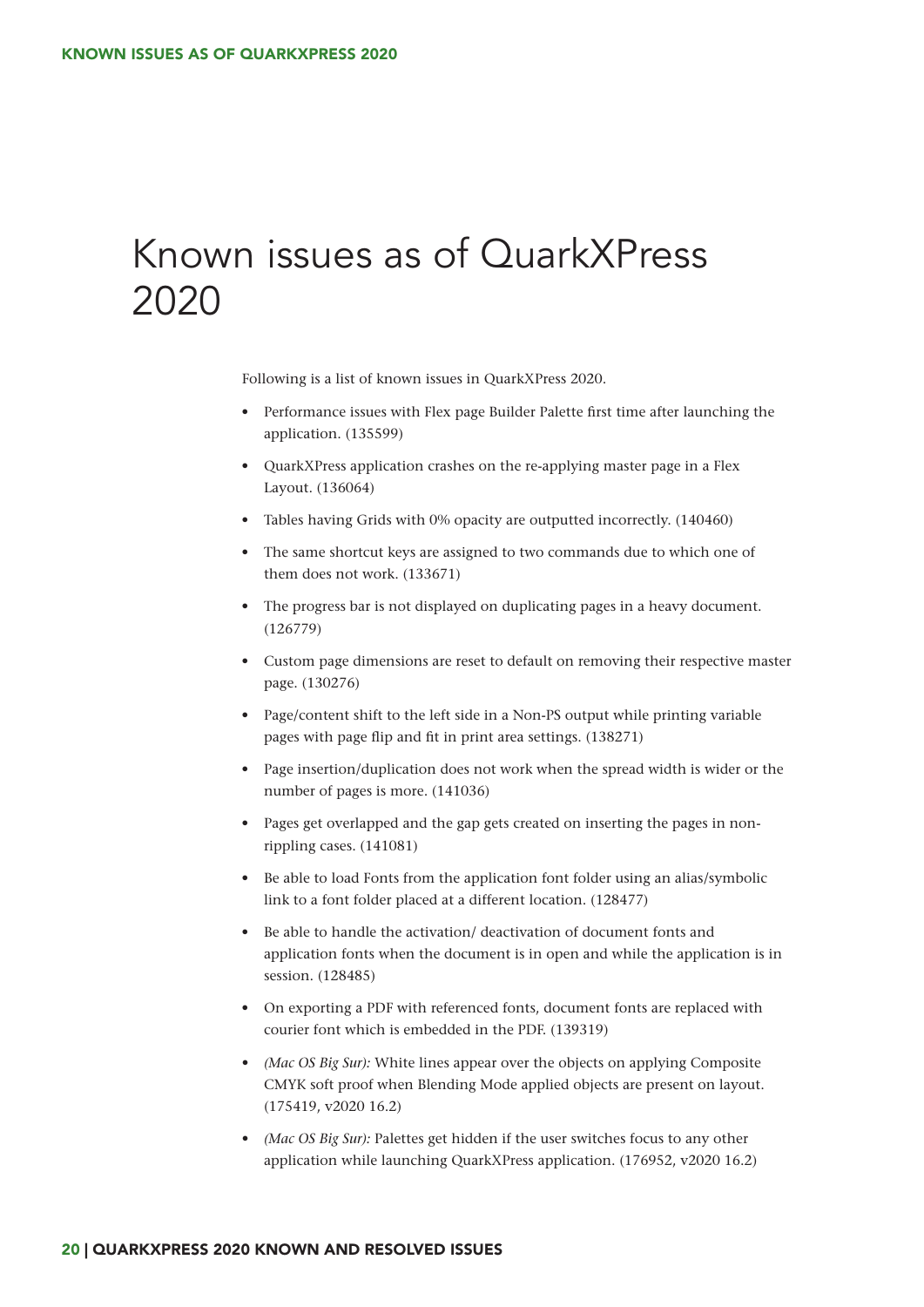- *• (Mac only):* During layout panning whenever a new area with high-resolution images is rendered, there is a delay compared to text and other objects panning. (171334, v2020 16.2)
- *• (Mac only):* There are redraw issues while zooming the layout having clipping applied images. (170448)